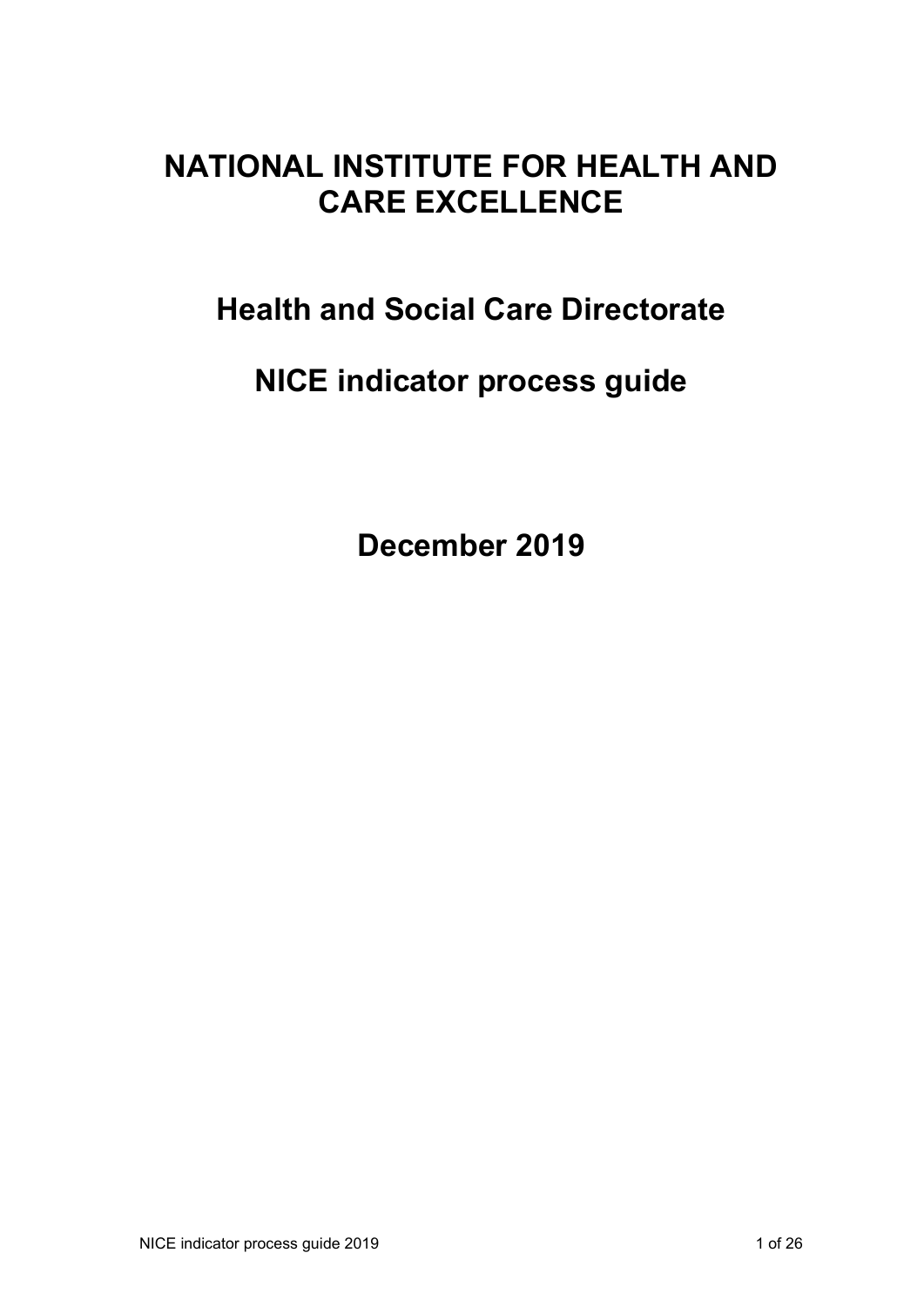## **About this guide**

This guide describes the process NICE uses to develop indicators from NICE quality standards, NICE guidance and NICE accredited sources.

This is an update to the indicator process guide (originally published in April 2014).

National Institute for Health and Care Excellence

Level 1A City Tower

Piccadilly Plaza

Manchester M1 4BT

[www.nice.org.uk](http://www.nice.org.uk/)

Produced by the National Institute for Health and Care Excellence

© National Institute for Health and Care Excellence, 2019. All rights reserved. This material may be freely reproduced for educational and not-for-profit purposes. No reproduction by or for commercial organisations, or for commercial purposes, is permitted without the express written permission of NICE.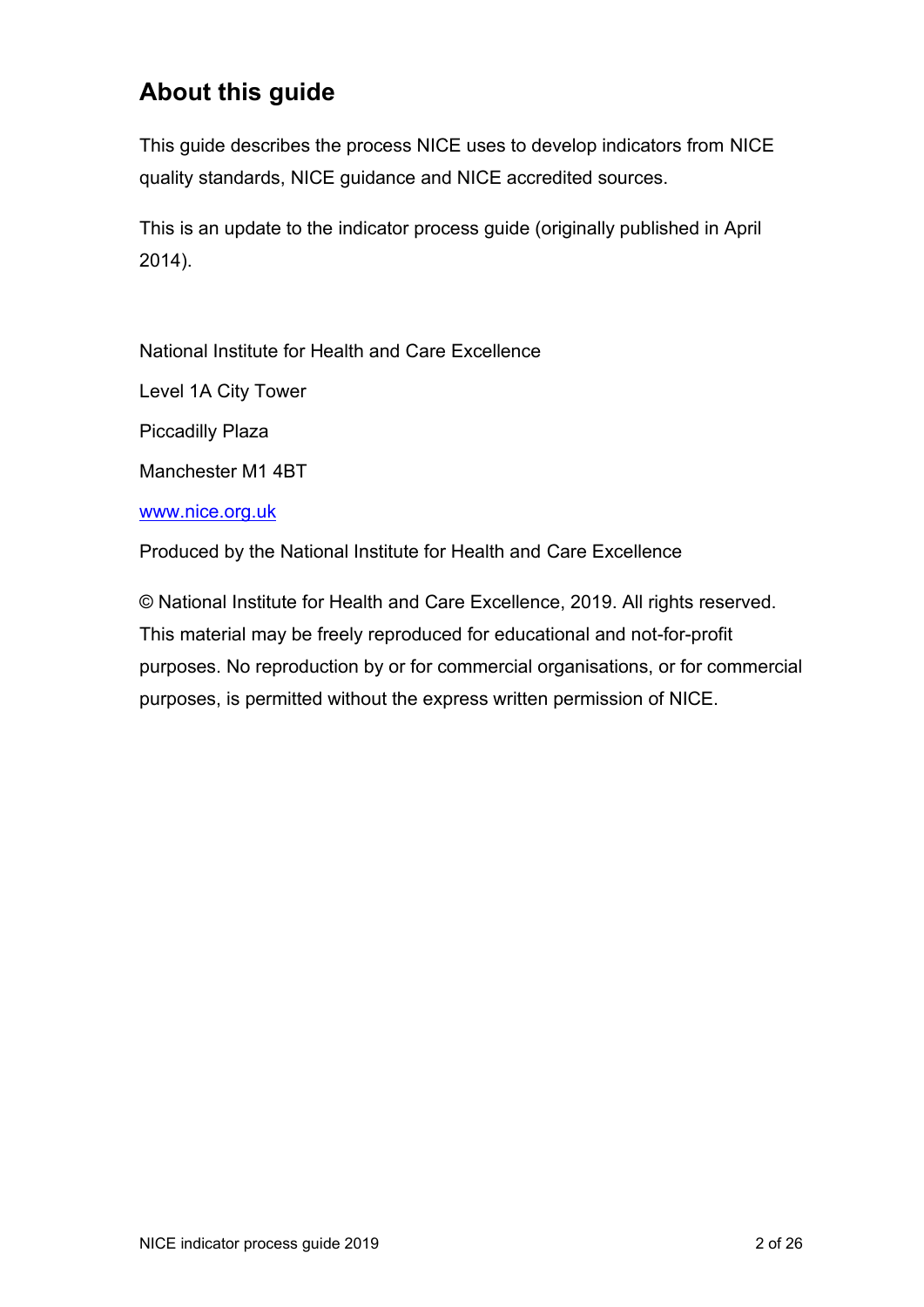# **Minor updates following publication**

| Page<br>number | <b>Reference</b> | Change                                                                                         | <b>Date</b>       |
|----------------|------------------|------------------------------------------------------------------------------------------------|-------------------|
| 20             | 5                | Update link to the newly<br>published NICE principles                                          | January 2020      |
| 17             | 3.5              | Reference to 'NICE accredited<br>guidance' replaced with 'sources<br>of high quality evidence' | <b>March 2020</b> |
|                |                  |                                                                                                |                   |
|                |                  |                                                                                                |                   |
|                |                  |                                                                                                |                   |
|                |                  |                                                                                                |                   |
|                |                  |                                                                                                |                   |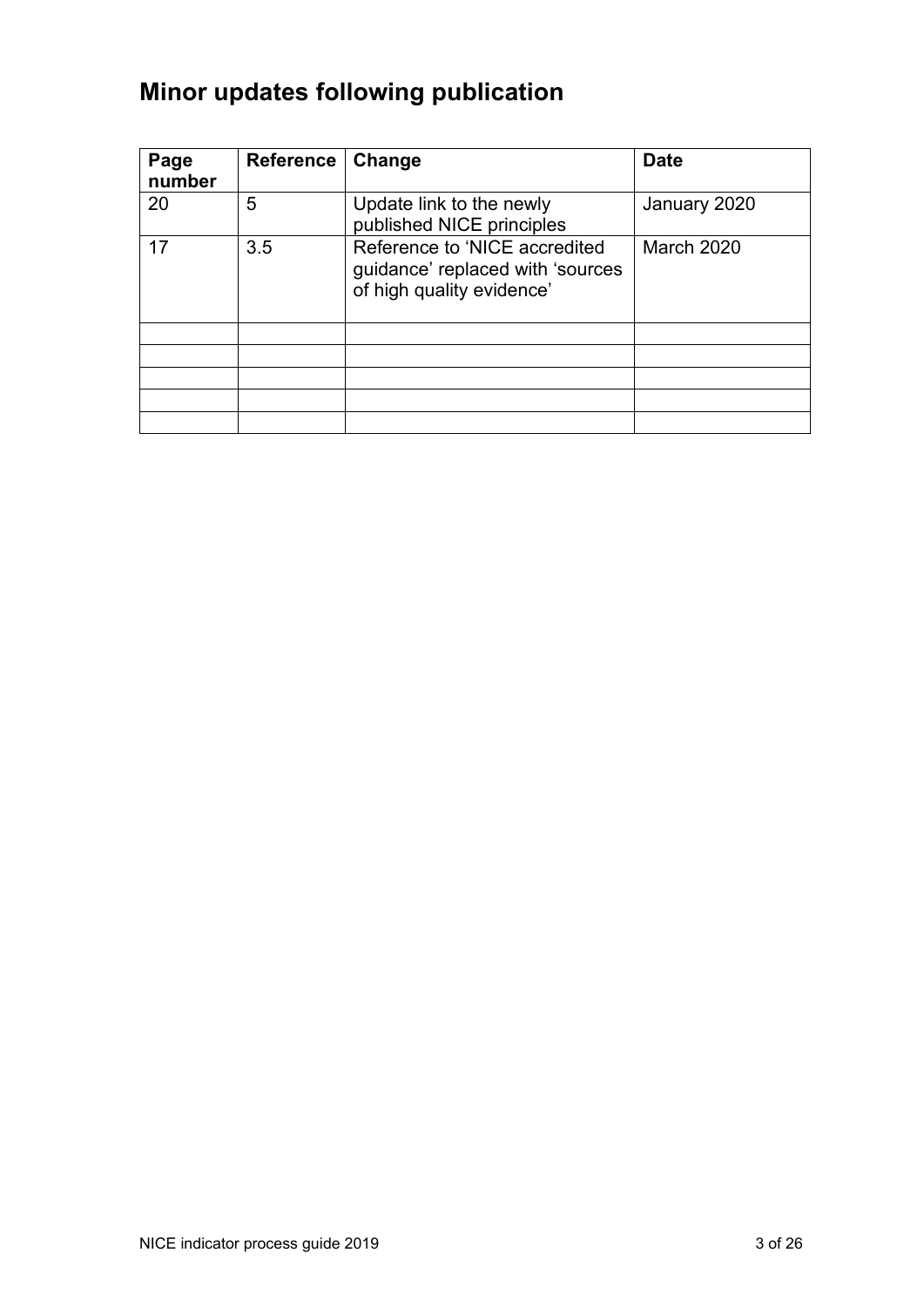## **Contents**

| 1                                                                            |  |  |  |
|------------------------------------------------------------------------------|--|--|--|
| 1.1                                                                          |  |  |  |
| 1.2                                                                          |  |  |  |
| 1.3                                                                          |  |  |  |
| Key principles and activities of the NICE indicator programme  8<br>1.4      |  |  |  |
| $\overline{2}$                                                               |  |  |  |
| 2.1                                                                          |  |  |  |
| 2.1.1                                                                        |  |  |  |
| 2.1.2 How indicator advisory committee members are appointed  9              |  |  |  |
| 2.1.3                                                                        |  |  |  |
|                                                                              |  |  |  |
| 2.2.1                                                                        |  |  |  |
| 2.2.2                                                                        |  |  |  |
| 2.3                                                                          |  |  |  |
|                                                                              |  |  |  |
| 3.1                                                                          |  |  |  |
| 3.2                                                                          |  |  |  |
| 3.3                                                                          |  |  |  |
|                                                                              |  |  |  |
|                                                                              |  |  |  |
|                                                                              |  |  |  |
|                                                                              |  |  |  |
|                                                                              |  |  |  |
|                                                                              |  |  |  |
|                                                                              |  |  |  |
| 3.5                                                                          |  |  |  |
| 3.6                                                                          |  |  |  |
|                                                                              |  |  |  |
|                                                                              |  |  |  |
| 4                                                                            |  |  |  |
|                                                                              |  |  |  |
| 4.2                                                                          |  |  |  |
| 4.3                                                                          |  |  |  |
| Advancing equality and making social value judgements  19<br>5               |  |  |  |
| 5.1                                                                          |  |  |  |
| 5.2                                                                          |  |  |  |
| 6                                                                            |  |  |  |
| Public access to meetings for NICE's indicator advisory committee  21<br>6.1 |  |  |  |
| 6.2                                                                          |  |  |  |
| 6.3                                                                          |  |  |  |
| 7                                                                            |  |  |  |
| 8                                                                            |  |  |  |
| 9                                                                            |  |  |  |
|                                                                              |  |  |  |
|                                                                              |  |  |  |
|                                                                              |  |  |  |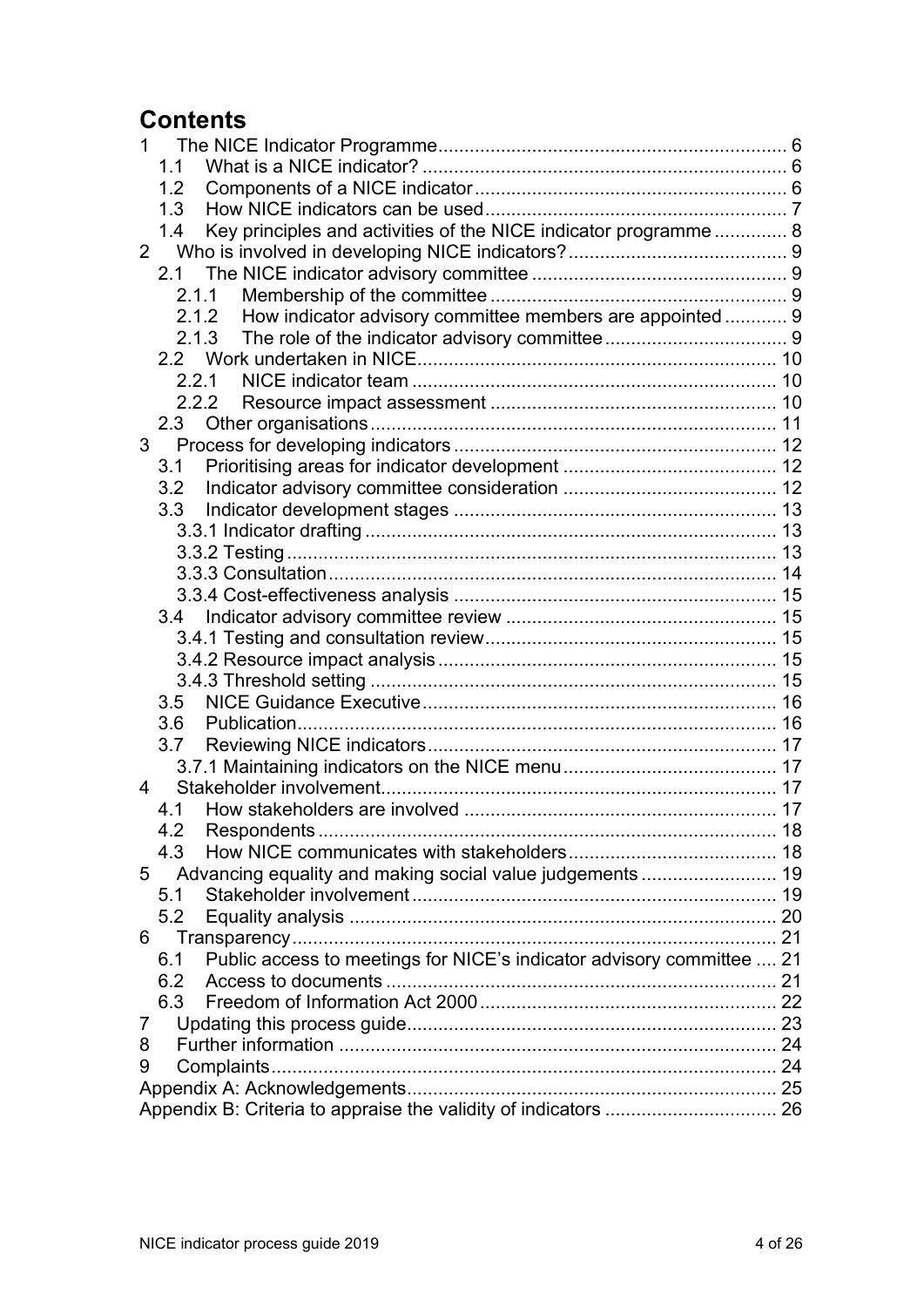## **Introduction**

#### **About NICE**

The National Institute for Health and Care Excellence (NICE) is the independent body responsible for driving improvement and excellence in the health and social care system. We develop guidance, standards and information on highquality health and social care. We also advise on ways to promote healthy living and prevent ill health.

Our aim is to help practitioners deliver the best possible care and give people the most effective treatments, which are based on the most up-to-date evidence and provide value for money, in order to reduce inequalities and variation.

Our products and resources are produced for the NHS, local authorities, care providers, charities, and anyone who has a responsibility for commissioning or providing healthcare, public health or social care services.

To find out more about what we do, visit our website: [www.nice.org.uk](http://www.nice.org.uk/) and follow us on Twitter: @NICEComms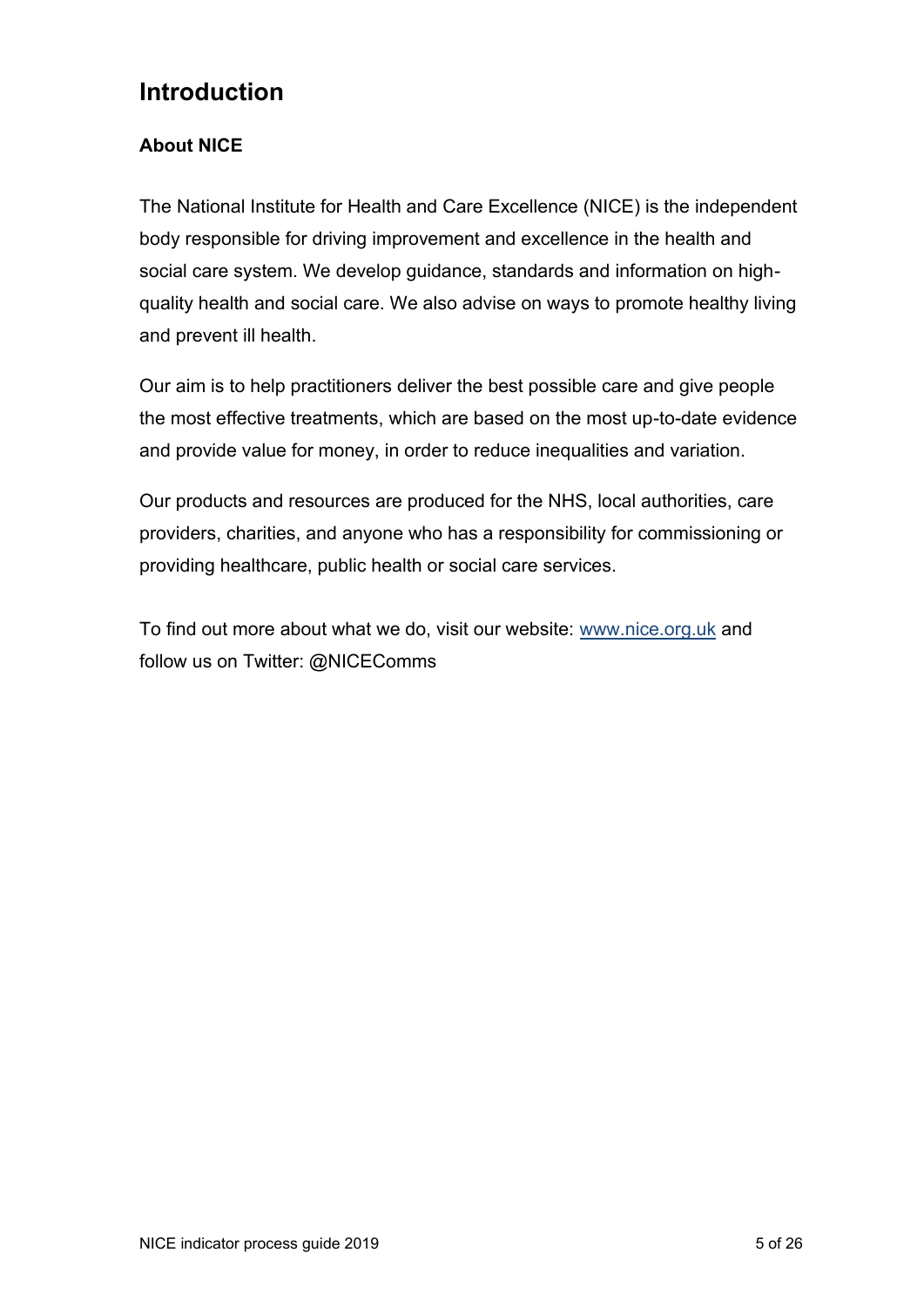## <span id="page-5-0"></span>**1 The NICE Indicator Programme**

### <span id="page-5-1"></span>*1.1 What is a NICE indicator?*

NICE indicators generally measure outcomes that reflect the quality of care or processes linked by evidence to improved outcomes. Outcomes are ideally, but not always, related to NICE quality standards. Process indicators are evidencebased and underpinned by NICE quality standards, NICE guidance or other sources of high-quality evidence.

NICE indicators differ from quality measures within NICE quality standards because the measures used in quality standards are not formally tested and are often intended to be adapted for use at a local level.

The term 'NICE indicator' is used in this guide to describe outputs of this formal process.

### <span id="page-5-2"></span>*1.2 Components of a NICE indicator*

A NICE indicator is made up of the following:

- a denominator, describing the target population included in an indicator
- a numerator, describing the number of people in the denominator who have the specified intervention, treatment or outcome
- a description of the inclusions, exclusions and exceptions.

Other elements of a NICE indicator may be:

- a short and long indicator title
- a detailed overview of the indicator, which includes:
	- a description of the purpose of the indicator
	- the reasoning for the indicator
	- data source, reporting mechanisms and other technical details
	- links to further information
- a cost-effectiveness and resource–impact analysis.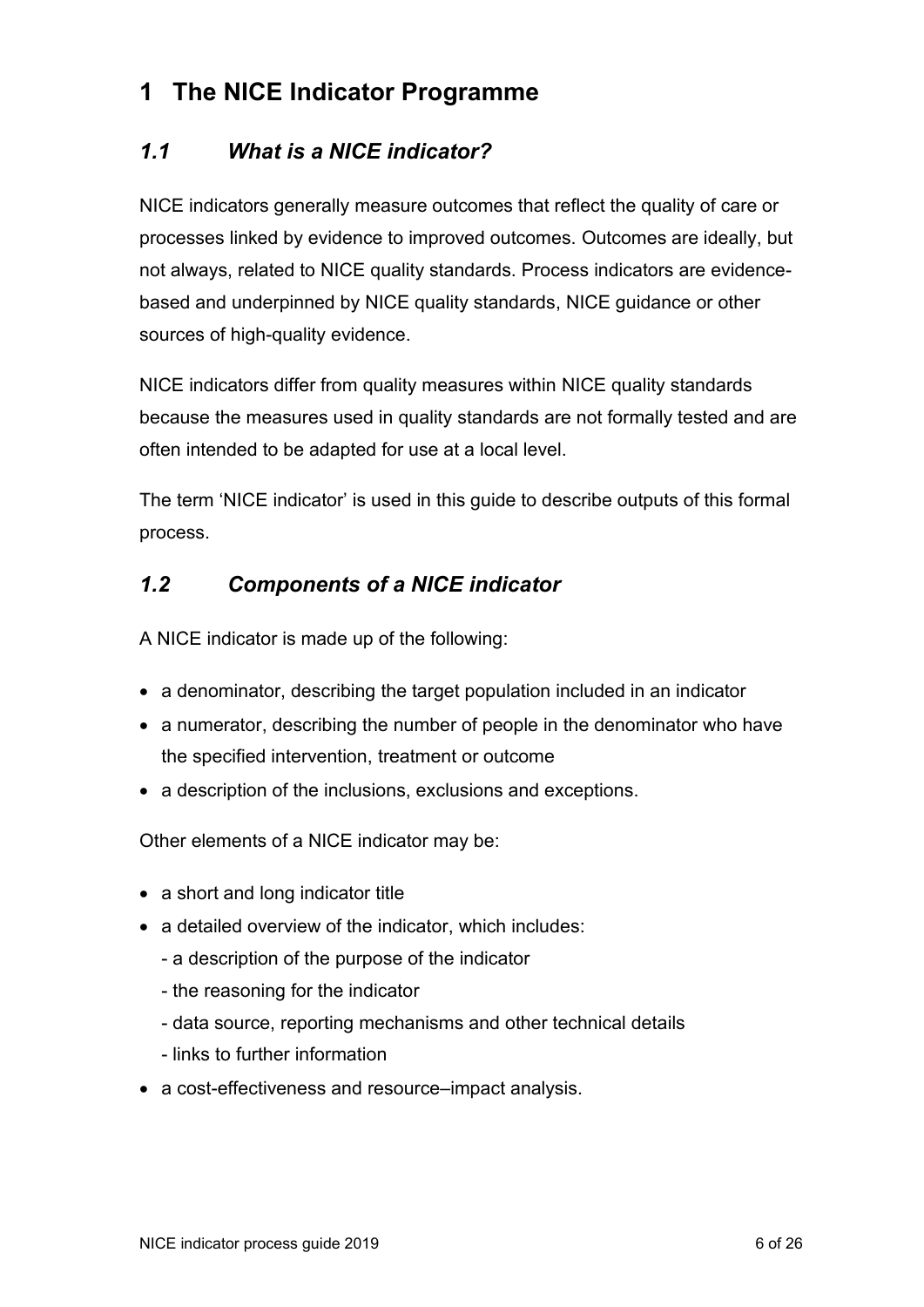### <span id="page-6-0"></span>*1.3 How NICE indicators can be used*

NICE indicators are published in a 'menu' on NICE's website. NICE indicators may be used in a number of different settings to support high-quality care. This may include:

- measuring the quality of care and outcomes for defined populations
- setting priorities for quality improvement
- supporting the development of local performance dashboards
- benchmarking performance against national data
- demonstrating progress that local systems are making on improving outcomes (for example, in the Public Health Outcomes Framework)
- supporting national performance schemes (for example, the Quality and Outcomes Framework [QOF] and the Clinical Commissioning Group Outcome Indicator Set [CCG OIS])
- informing commissioning decisions.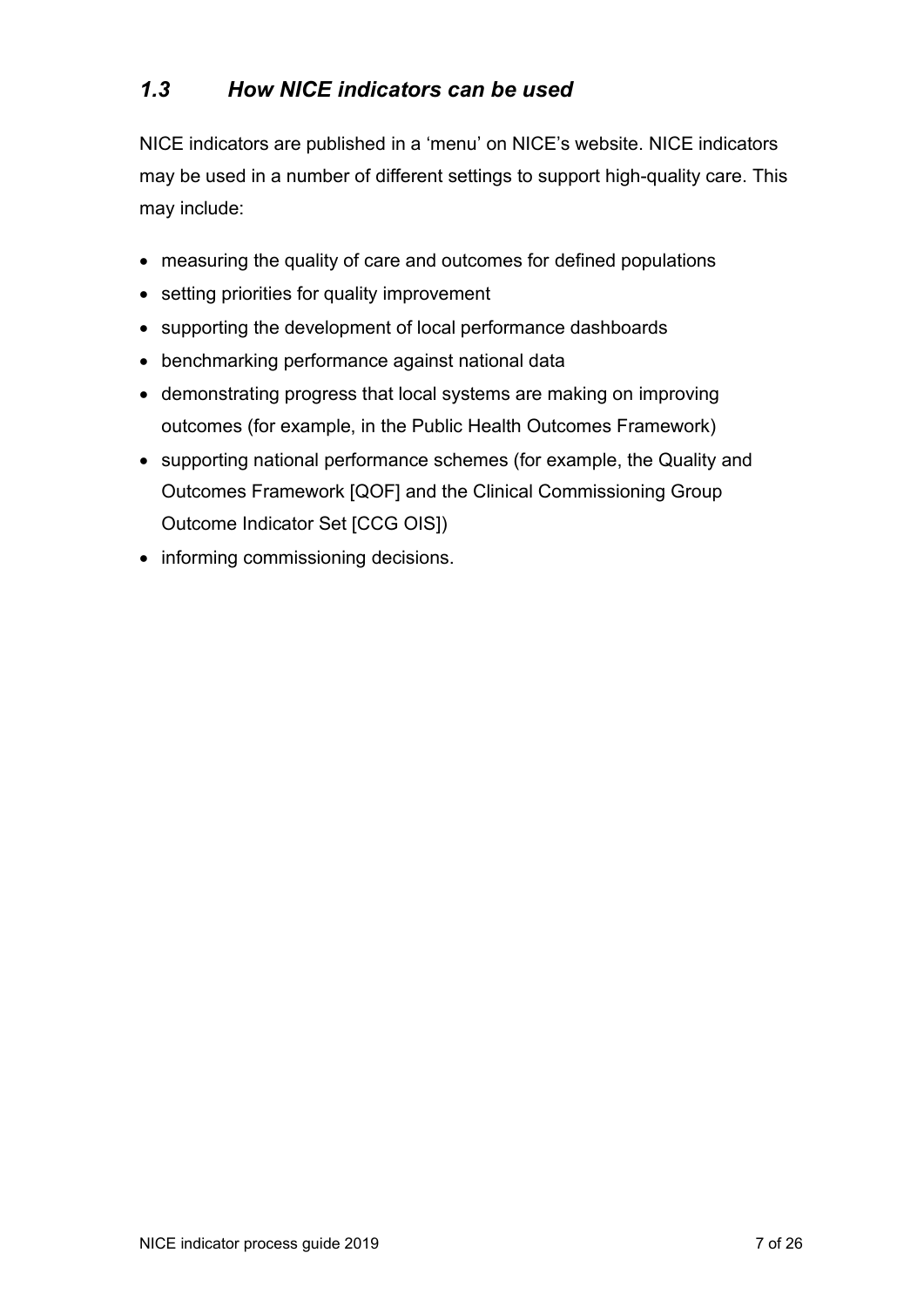## <span id="page-7-0"></span>*1.4 Key principles and activities of the NICE indicator programme*

The NICE indicator programme operates according to the NICE core principles. These include using:

- a comprehensive evidence base (as described by NICE quality standards, NICE guidance or other sources of high-quality evidence)
- an independent advisory committee
- input from experts, patients, service users and carers
- transparent processes and decision-making
- public consultation
- effective dissemination and implementation
- regular review.

The key activities of the NICE indicator programme are to:

- produce indicators as part of a menu of indicators that measure the delivery of safe, effective and cost-effective care and services
- identify how indicators can be used to improve outcomes, including quality of life and satisfaction with care and experience
- give stakeholders and respondents (including the public) an opportunity to contribute through an inclusive, open and transparent consultation process
- consider the resource impact of indicators
- consider the equality impact of indicators
- consider the sustainability of indicators
- regularly review and update indicators
- align with other national quality initiatives.
- ensure indicators are held within the National Indicator Library, hosted by NHS Digital.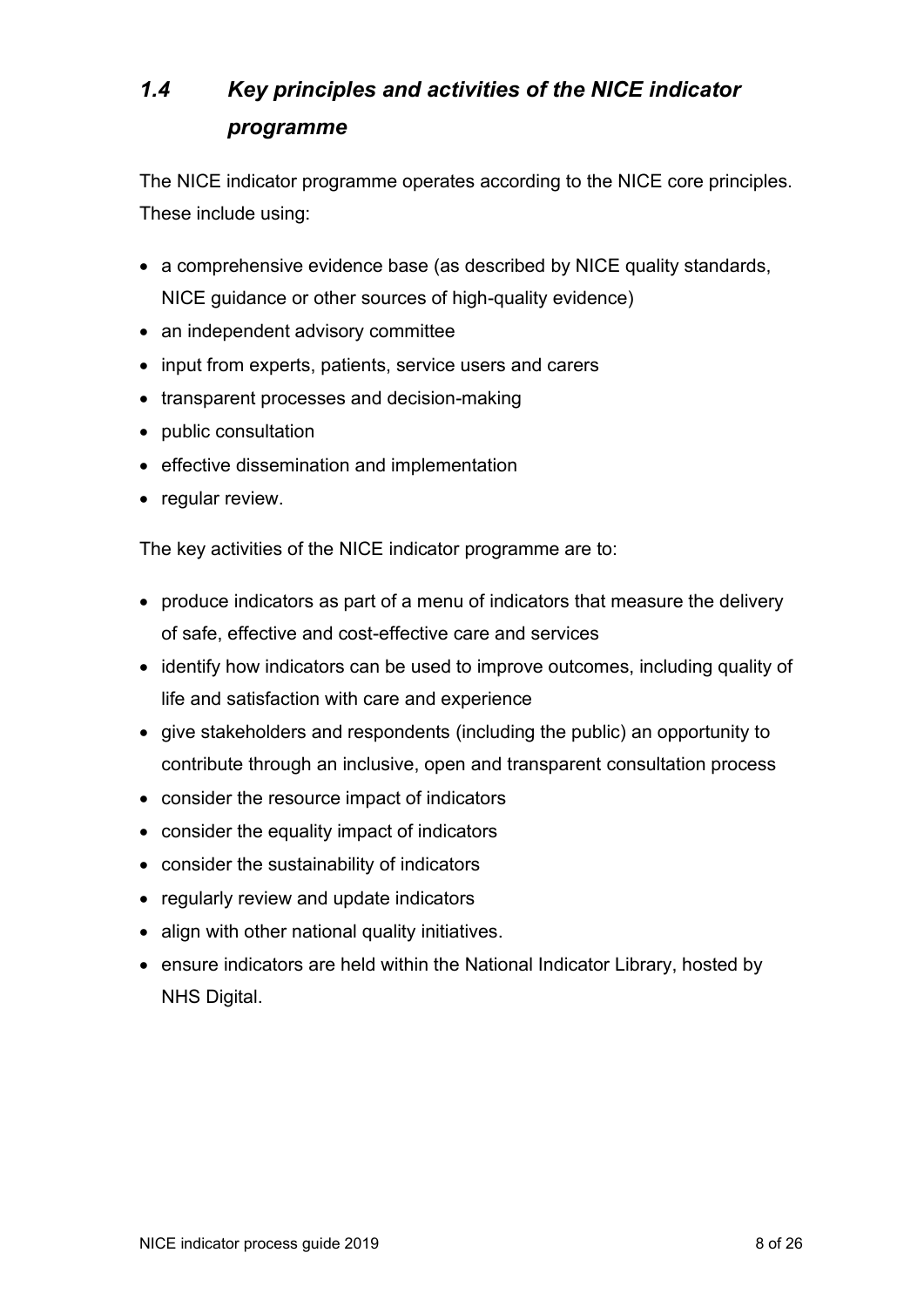## <span id="page-8-0"></span>**2 Who is involved in developing NICE indicators?**

### <span id="page-8-1"></span>*2.1 The NICE indicator advisory committee*

#### <span id="page-8-2"></span>**2.1.1 Membership of the committee**

The NICE indicator advisory committee comprises members with a range of expertise who are independent of NICE. They include GPs, commissioners, primary and secondary care health professionals, lay members, researchers, social care practitioners, public health specialists and quality improvement experts.

For a list of indicator advisory committee members and terms of reference see the [indicator advisory committee](https://www.nice.org.uk/get-involved/meetings-in-public/indicator-advisory-committee) on the NICE website.

Additional topic experts and co-opted members may be invited to attend the committee to advise members on a topic by topic basis to assist in discussions.

#### <span id="page-8-3"></span>**2.1.2 How indicator advisory committee members are appointed**

The indicator advisory committee chair and members are recruited through open public advertisement. They are appointed in line with the NICE policy on [appointments to advisory bodies.](https://www.nice.org.uk/about/who-we-are/policies-and-procedures)

#### <span id="page-8-4"></span>**2.1.3 The role of the indicator advisory committee**

The role of the indicator advisory committee includes:

- reviewing results of testing or piloting, consultation, equality impact and any cost-effectiveness analysis
- recommending indicators for publication on the NICE menu
- reviewing existing indicators.

For the full details of the role of the indicator advisory committee see the [terms](https://www.nice.org.uk/get-involved/meetings-in-public/indicator-advisory-committee)  [of reference](https://www.nice.org.uk/get-involved/meetings-in-public/indicator-advisory-committee) for the NICE indicator advisory committees.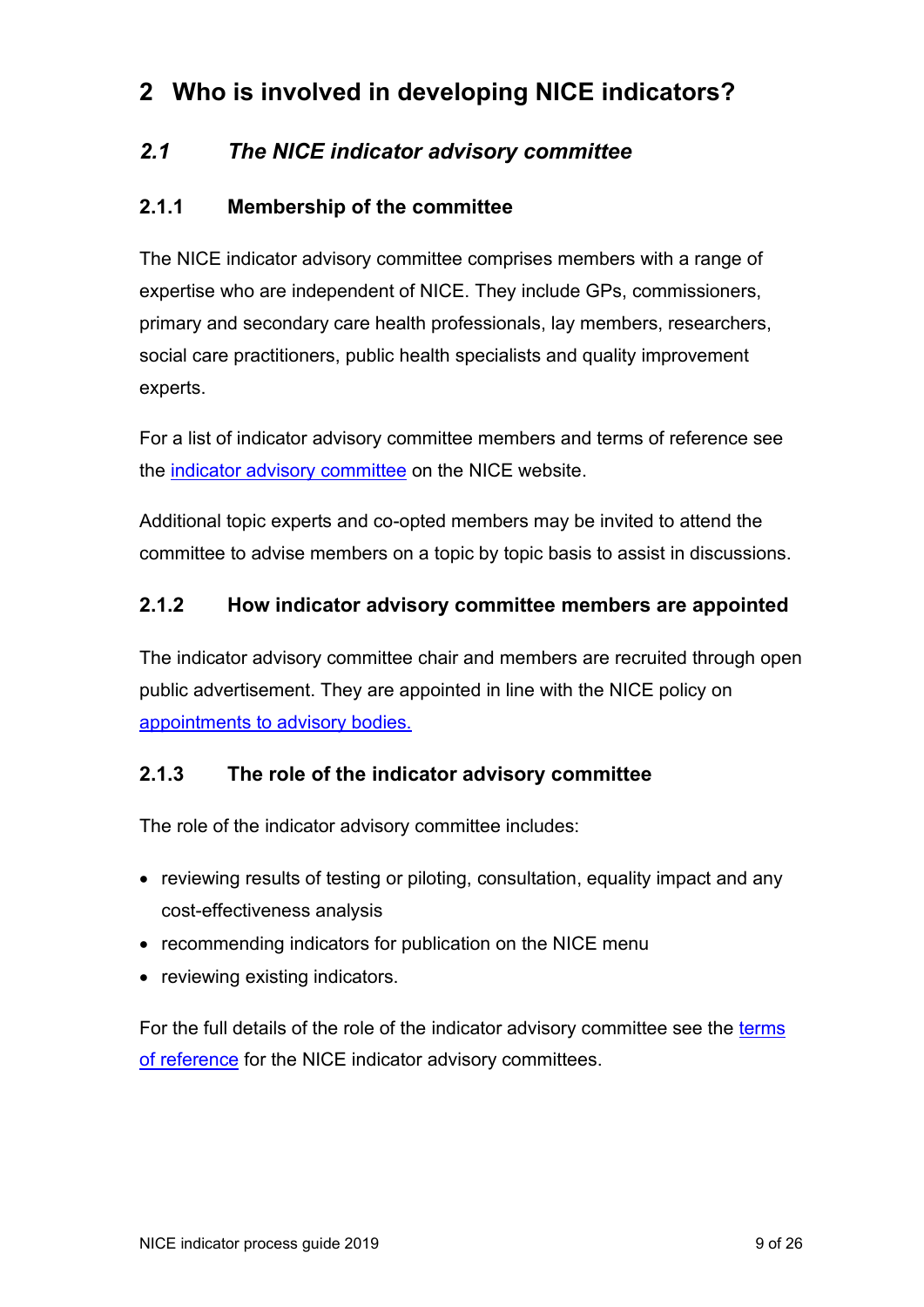### <span id="page-9-0"></span>*2.2 Work undertaken in NICE*

#### <span id="page-9-1"></span>**2.2.1 NICE indicator team**

The NICE indicator team is responsible for:

- managing the prioritisation process for the development of new indicators
- preparing briefings for the indicator advisory committee on prioritised areas for indicator development
- facilitating the drafting of potential indicators
- analysing and presenting the results of public consultation
- providing or sourcing cost-effectiveness reports if appropriate
- commissioning and quality-assuring the results of indicator testing
- preparing committee minutes for publication
- producing the guidance to be published alongside new indicators
- ensuring NICE's published process and methods for developing indicators are followed in line with agreed timelines and standards of quality.

The NICE indicator team is committed to improving practice and methods by regularly reviewing and evaluating its processes and methods.

#### <span id="page-9-2"></span>**2.2.2 Resource impact assessment**

NICE assess the resource impact of the changes needed to improve against indicators at a national level using costing reports produced for underpinning guidance. NICE identify the potential costs and savings and highlight indicators that may be particularly useful for commissioners. The resource impact work may also explore the impact on individual sectors of the health and care system.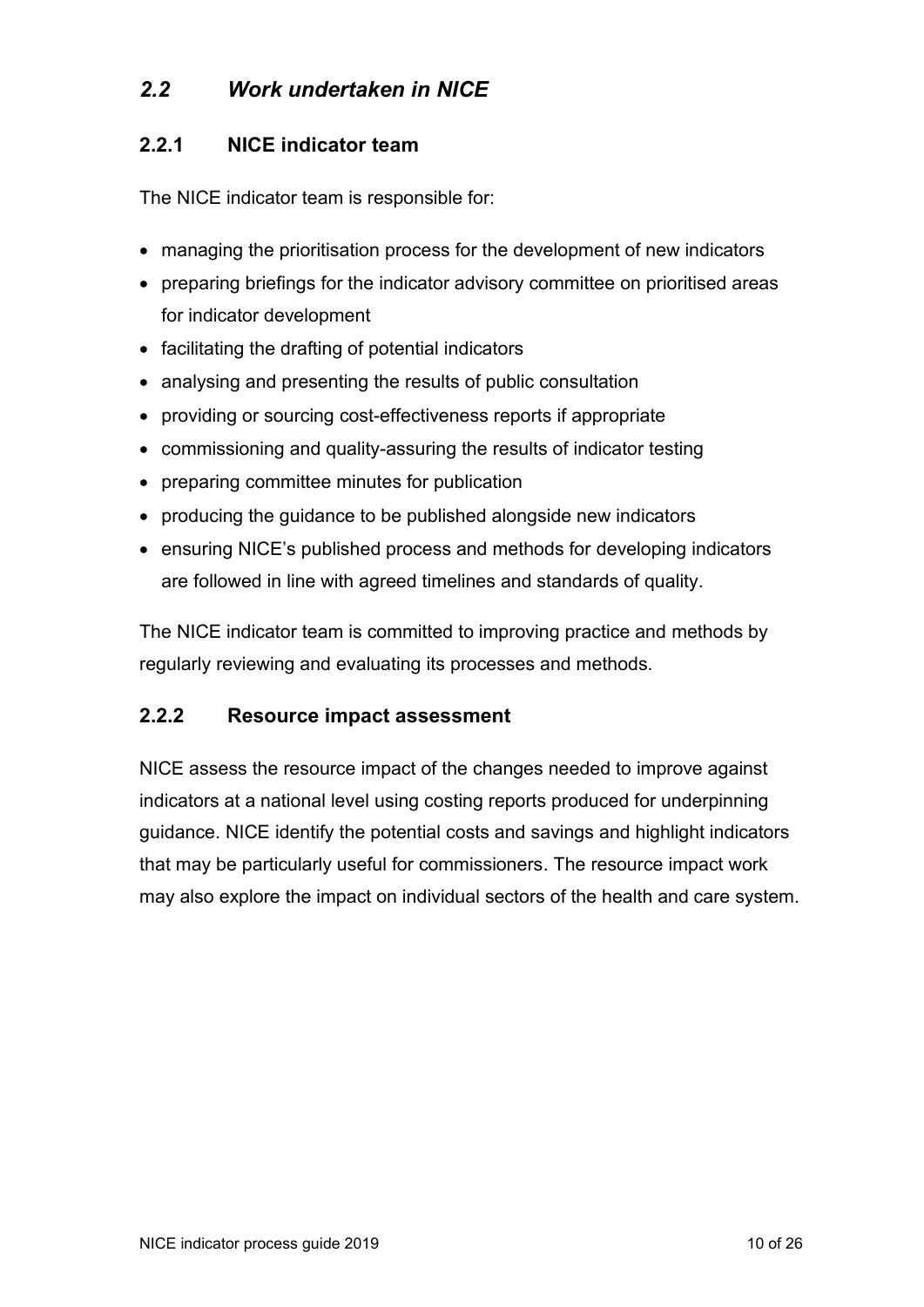### <span id="page-10-0"></span>*2.3 Other organisations*

NICE works closely with many professional, NHS and public sector organisations, including those representing patients, service users and carers. Key partners of the indicator programme include NHS England, Public Health England, the Department of Health and Social Care, the National Collaborating Centre for Indicator Development (NCCID), NHS Digital and the devolved administrations in Northern Ireland and Wales.

- NHS England, Public Health England and the Department of Health and Social Care can establish priority areas for indicator development.
- The devolved administrations in Wales and Northern Ireland can help to establish priority areas for indicator development.
- The NCCID is contracted by NICE to support specific aspects of the indicator development process, such as:
	- − scoping indicators during early stages of development
	- − drafting indicator wording
	- − assessing potential data sources
	- − testing potential indicators.
- NHS Digital works with NICE to help develop and test potential new indicators, develop technical specifications and business rules.
- In England the content of the Quality and Outcomes Framework (QOF) is determined through negotiations between NHS England and the General Practitioners Committee (GPC) of the British Medical Association (BMA). NICE indicators are considered for inclusion in the QOF during these negotiations. Separate but similar negotiations take place in the devolved administrations of Northern Ireland and Wales.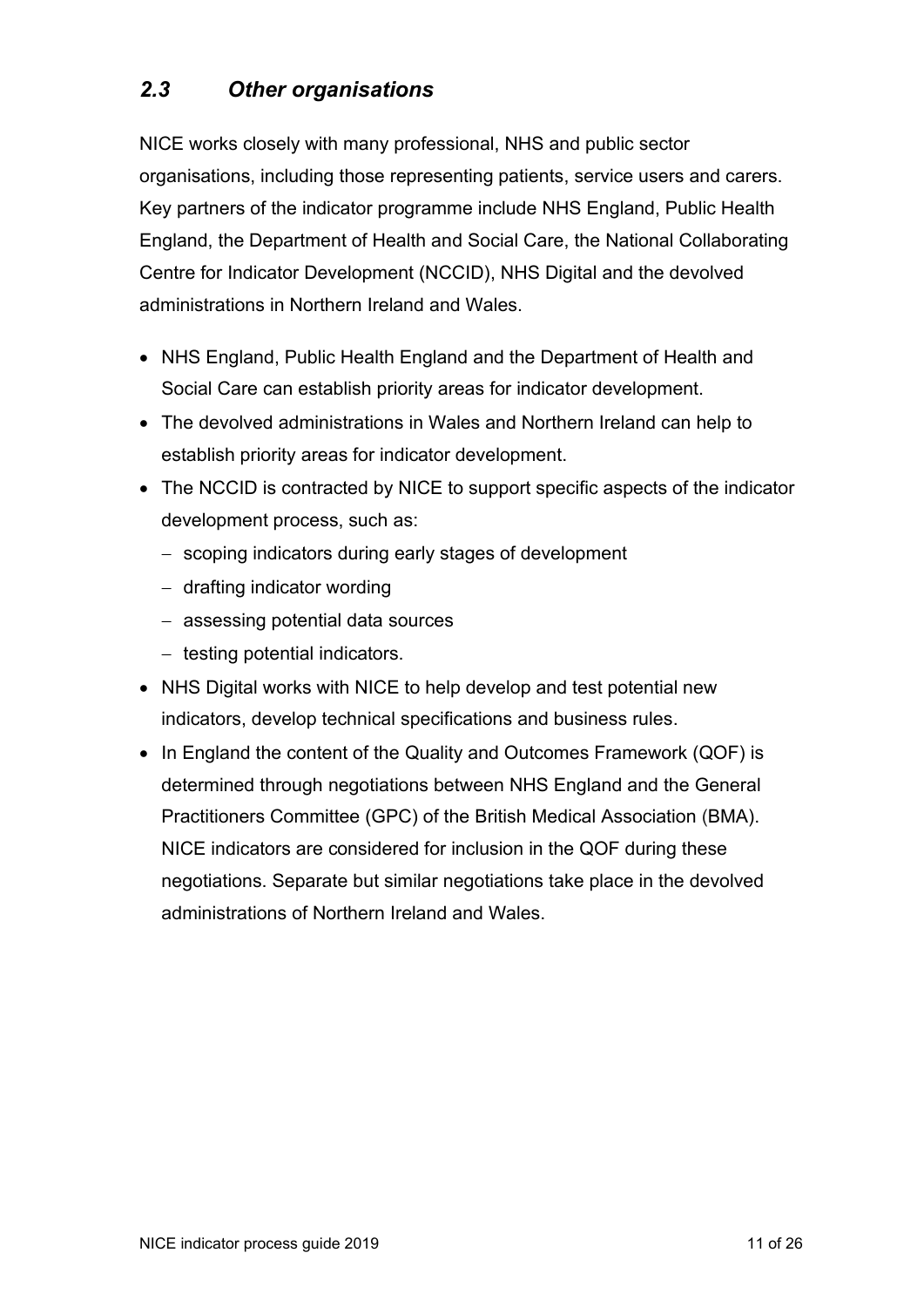## <span id="page-11-0"></span>**3 Process for developing indicators**

This section outlines the process for identifying, developing and quality-assuring indicators.

### <span id="page-11-1"></span>*3.1 Prioritising areas for indicator development*

Indicator development will reflect priorities agreed with NHS England, Public Health England, the Department of Health and Social Care and the devolved administrations in Northern Ireland and Wales. These organisations in turn may establish processes to engage with other stakeholders and respondents.

Initial suggestions are based on publication of:

- new national policy, for example, the [NHS Long Term Plan](https://www.england.nhs.uk/long-term-plan/)
- new or updated NICE quality standards or guidance
- new or updated reports of current national performance.

The NICE indicator work programme is agreed on at least an annual basis and more frequently if demand requires it. Indicators may also be developed or assured for organisations that commission NICE to undertake specific pieces of indicator related work. A summary of all indicators in development or under review will be available on the NICE website.

### <span id="page-11-2"></span>*3.2 Indicator advisory committee consideration*

Areas for indicator development (see section 3.1) are presented to the indicator advisory committee alongside relevant guidance recommendations and current practice data. The indicator advisory committee advises on progression to the development stages by examining current variation in practice, opportunities to improve clinical outcomes, early feasibility assessment and the content of evidence-based guidance.

To utilise externally developed indicators and avoid system wide duplication of effort, the indicator advisory committee may also use the criteria outlined in appendix B to assess the validity of indicators developed by external organisations for inclusion on the NICE menu.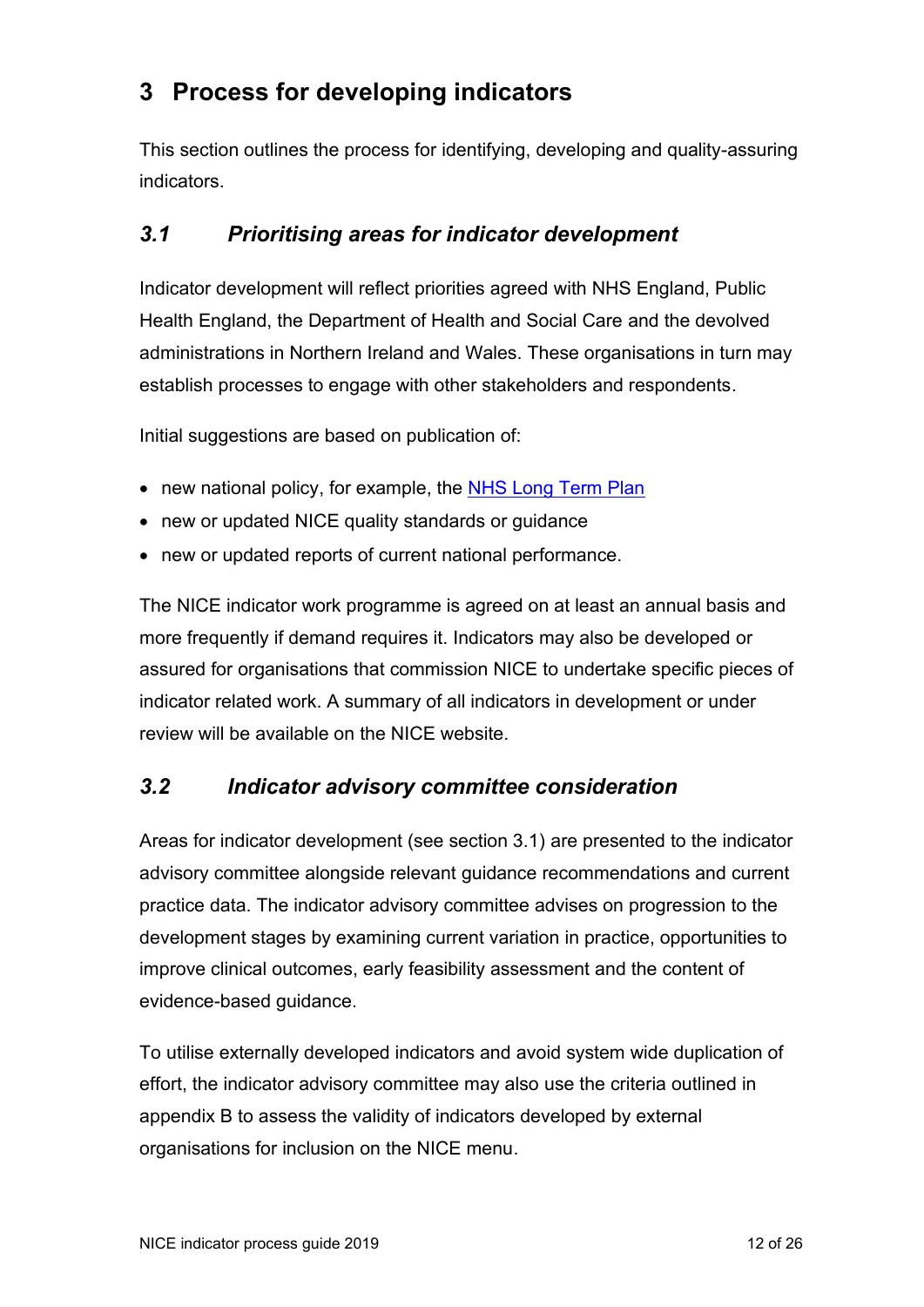### <span id="page-12-0"></span>*3.3 Indicator development stages*

#### <span id="page-12-1"></span>**3.3.1 Indicator drafting**

Drafting indicator wording and specification is an iterative process undertaken primarily by NICE and the NCCID. Advice may be sought from NHS England, Public Health England, the Department of Health and Social Care, experts on the indicator advisory committee, and from experts involved in developing relevant NICE quality standards or guidelines.

#### <span id="page-12-2"></span>**3.3.2 Testing**

All NICE indicators undergo testing to assess feasibility and acceptability. Testing is undertaken primarily by the NCCID and NHS Digital. The approach to testing indicators is agreed with partner organisations and the indicator advisory committee and should be appropriate to:

- the indicator's intended use (for example, as an aid for quality improvement purposes only or inclusion within a national pay-for-performance framework)
- the existence of similar indicators that are already being used in practice.

The testing options available include, but are not limited to:

- desktop review to assess availability of existing data sources
- quantitative data analysis of relevant and available data
- qualitative feedback from a workshop of experts, patients and service users
- piloting general practice level indicators in around 30 GP practices with quantitative data extraction and qualitative feedback from GPs and practice staff.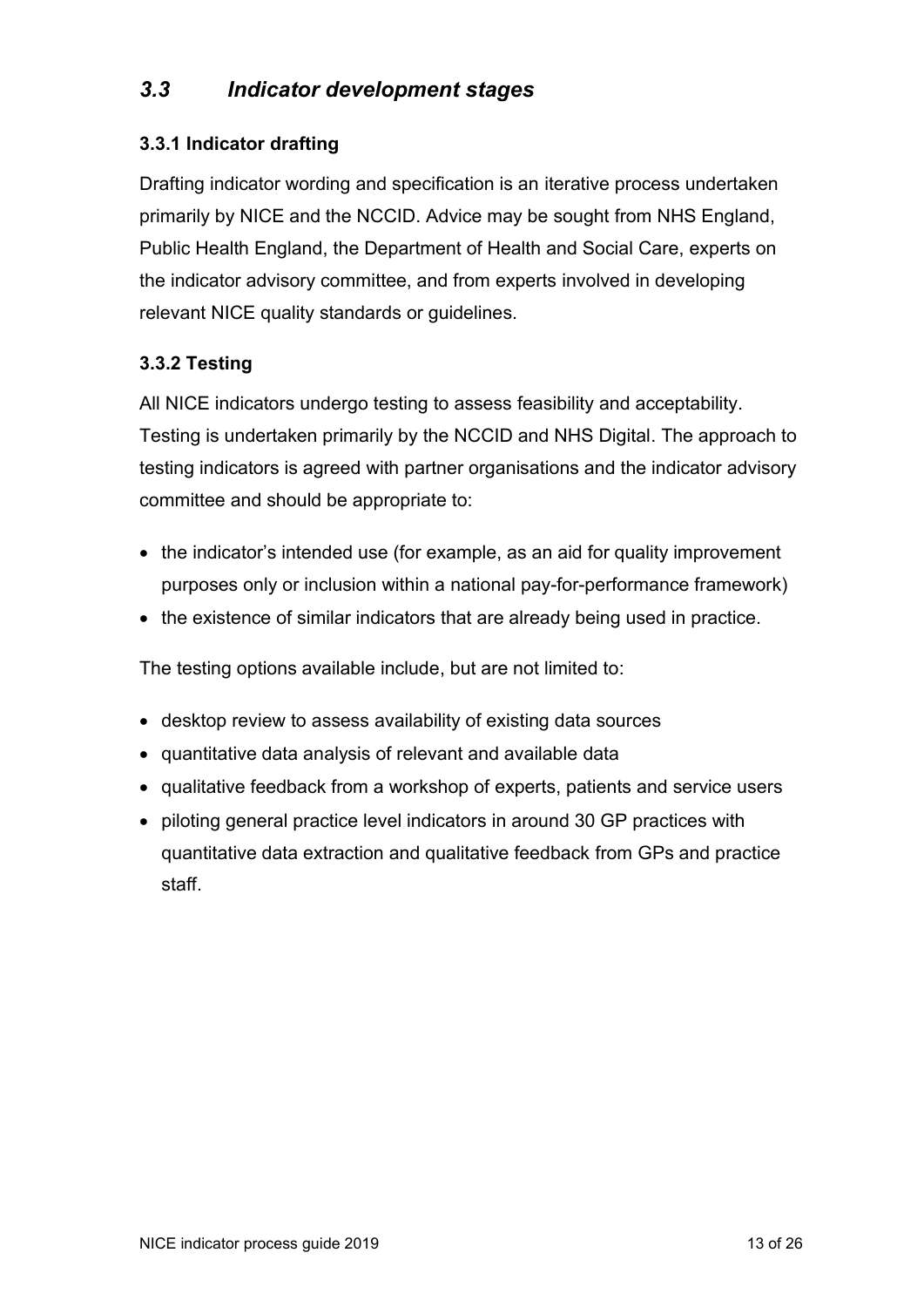

#### **Figure 2. Illustrative example of how testing may be used**

#### <span id="page-13-0"></span>**3.3.3 Consultation**

NICE asks for comments from stakeholders and respondents (including patient organisations and professional groups) on potential new indicators during a 4 week public consultation. They are asked to comment on:

- risk of unintended consequences
- barriers to implementation
- impact on equality groups.

Stakeholders and respondents may also be asked specifically about any important areas for consideration that have been identified.

NICE informs stakeholders and respondents in advance about the public consultation by email and on the NICE website. Once it begins stakeholders and respondents can see the proposed indicators on the NICE website and submit comments on a comments proforma. Comments received after the deadline for submission will not be considered. Responses to comments will be made available on the NICE website alongside committee minutes.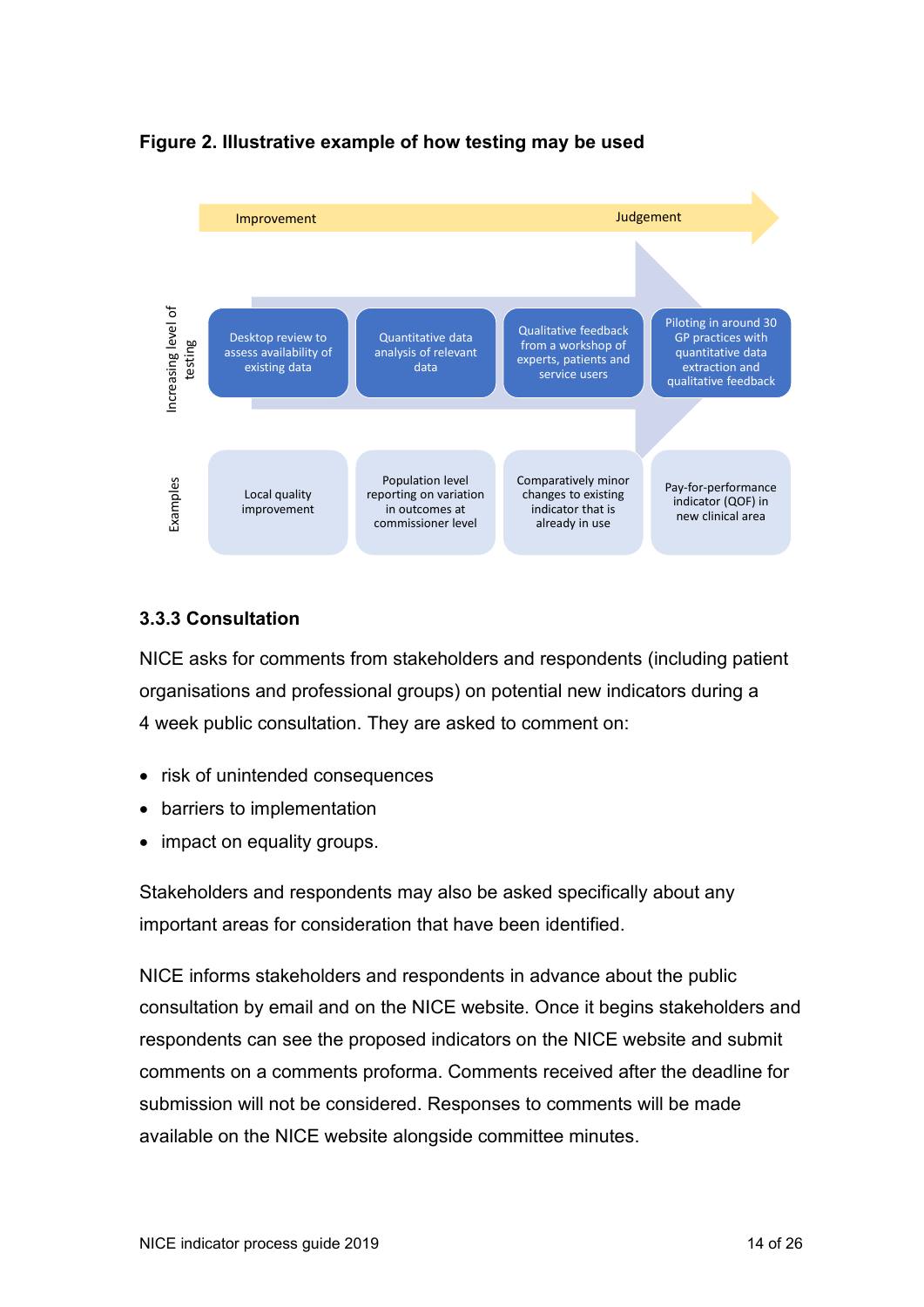#### <span id="page-14-0"></span>**3.3.4 Cost-effectiveness analysis**

Indicator development may include a consideration of cost effectiveness when indicators are intended for inclusion within a pay-for-performance framework.

#### <span id="page-14-1"></span>*3.4 Indicator advisory committee review*

#### <span id="page-14-2"></span>**3.4.1 Testing and consultation review**

The indicator advisory committee considers the results of indicator development (including the testing results, equality analysis and any cost-effectiveness analysis) alongside comments submitted during the public consultation. The indicator advisory committee advises on progression to the NICE indicator menu using criteria to assess the validity of indicators as outlined in [Appendix](#page-24-1) B. Committee considerations against each of these criteria will be published irrespective of the indicator's inclusion in the NICE menu, however they will not be used to assign a grading or score.

#### <span id="page-14-3"></span>**3.4.2 Resource impact analysis**

High-level assessment of resource impact is considered for all indicators in development. This considers the likely resource impact of additional activity resulting from the implementation of new indicators. For more information see [resource impact](https://www.nice.org.uk/about/what-we-do/into-practice/resource-impact-assessment) on the NICE website.

#### <span id="page-14-4"></span>**3.4.3 Threshold setting**

NHS England and the devolved administrations in Northern Ireland and Wales may ask the indicator advisory committee to propose achievement thresholds if indicators are intended for inclusion within a pay-for-performance framework. Setting of thresholds is usually based on factors such as the baseline level of achievement, maximum expected levels of achievement and current levels of variation.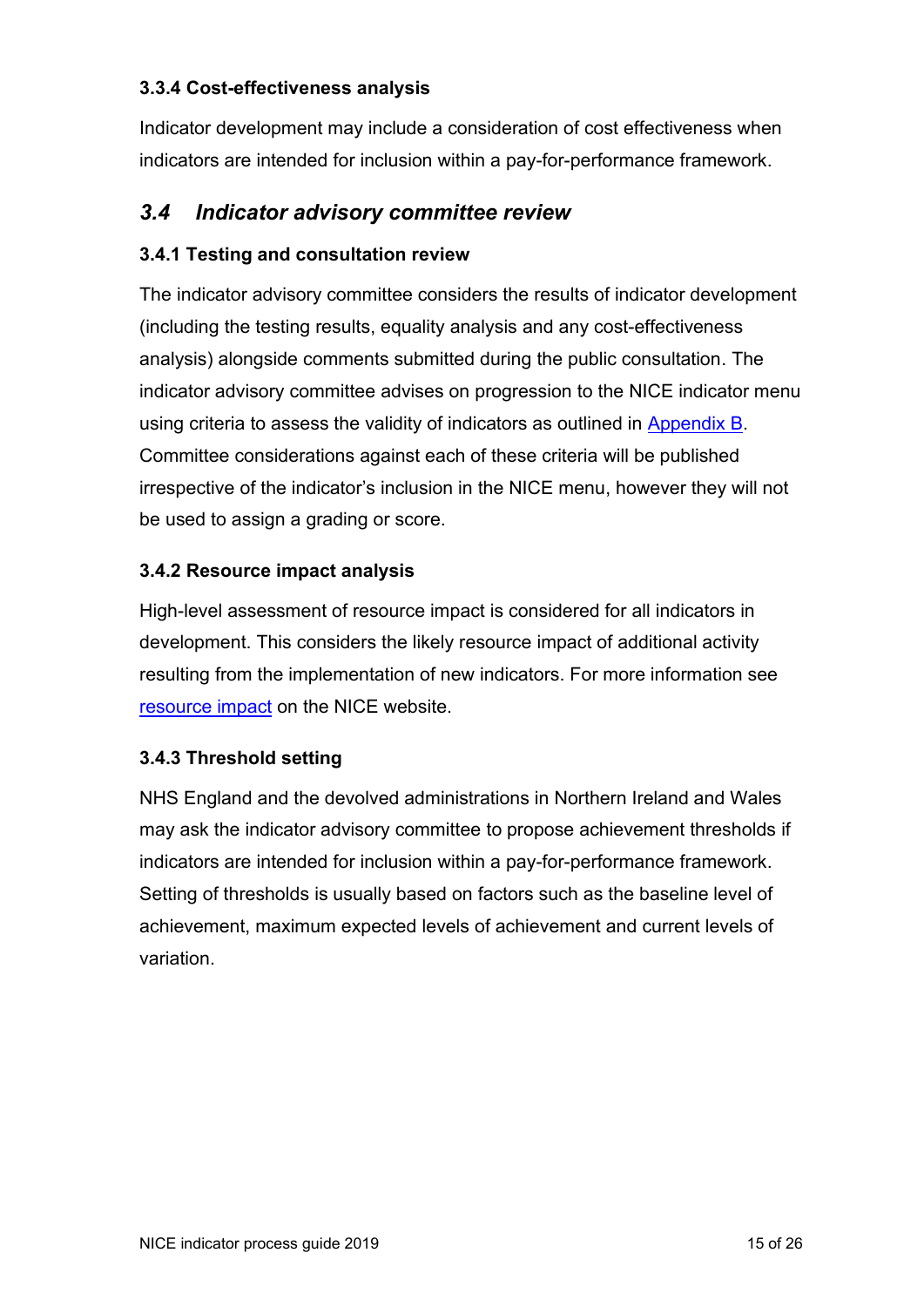### <span id="page-15-0"></span>*3.5 NICE Guidance Executive*

Indicators recommended for progression to the NICE menu are presented to the [NICE Guidance Executive](https://www.nice.org.uk/about/who-we-are/guidance-executive) for final approval before publication. When considering indicators for publication, the NICE Guidance Executive assesses whether:

- the agreed process and methods have been followed
- the indicators are consistent with NICE quality standards, NICE guidance or other sources of high-quality evidence
- the indicators promote equality and avoid unlawful discrimination.

If a major issue is identified, the NICE indicator team will work to resolve it with assistance from the indicator advisory committee chair and members. The NICE Guidance Executive does not comment at other stages of indicator development.

### <span id="page-15-1"></span>*3.6 Publication*

Indicators that progress to the NICE indicator menu are available on the website and may be accompanied by:

- a summary which includes:
	- − purpose
	- − indication of the intended use (for example, as an aid for quality improvement purposes only or for inclusion within a pay-for-performance framework)
	- − indication of the minimum population level at which the indicator is feasible
	- − methodology used in constructing the indicator including available data sources, inclusions, exclusions and exceptions
	- − expected review date.
- assessment of validity using the criteria outlined in Appendix B
- cost-effectiveness analysis (if relevant)
- resource impact analysis
- equality impact assessment.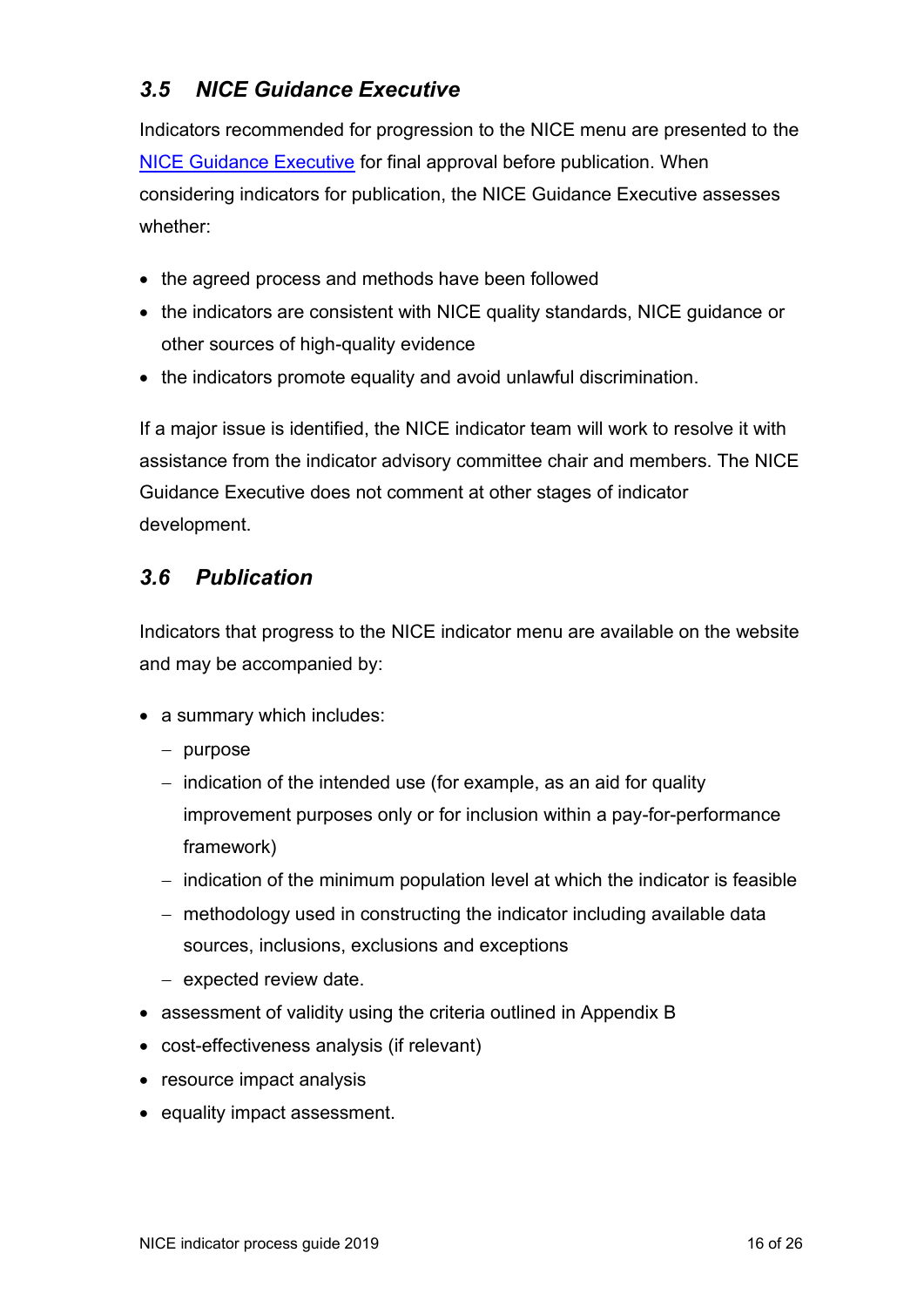### <span id="page-16-0"></span>*3.7 Reviewing NICE indicators*

#### <span id="page-16-1"></span>**3.7.1 Maintaining indicators on the NICE menu**

NICE will review published indicators using the assessment criteria in Appendix B when they reach their review date or the underlying guidance is updated. The indicator advisory committee will advise on actions required to ensure the indicators continue to be valid or retirement from the NICE menu (including the need for consultation on indicators to be retired). Development of new indicators based on updated recommendations will follow section 3.3.

An indicator may also be reviewed when an unanticipated risk or consequence is identified or a patient safety alert is published. Corrections or changes to a published indicator will be made if an error:

- puts people using services at risk, or negatively impacts on their care **or**
- damages NICE's reputation **or**
- significantly affects the meaning.

If an error in a published indicator is identified, we will follow NICE's internal policy for dealing with errors. The individual or organisation who reported the error will be contacted in writing, and we will explain our rationale for the decisions and actions taken. Routine maintenance changes may also be made after publication of a NICE indicator. These include minor changes such as updating or fixing broken links or updating standard text in line with agreed template changes.

## <span id="page-16-2"></span>**4 Stakeholder involvement**

### <span id="page-16-3"></span>*4.1 How stakeholders are involved*

NICE indicators are subject to consultation with stakeholders. Stakeholders are organisations with an interest in a particular topic for which an indicator is being developed; they may represent people whose practice or care is directly affected.

Stakeholders include: national organisations for people who use health and social care services, their families and carers, and the public; local Healthwatch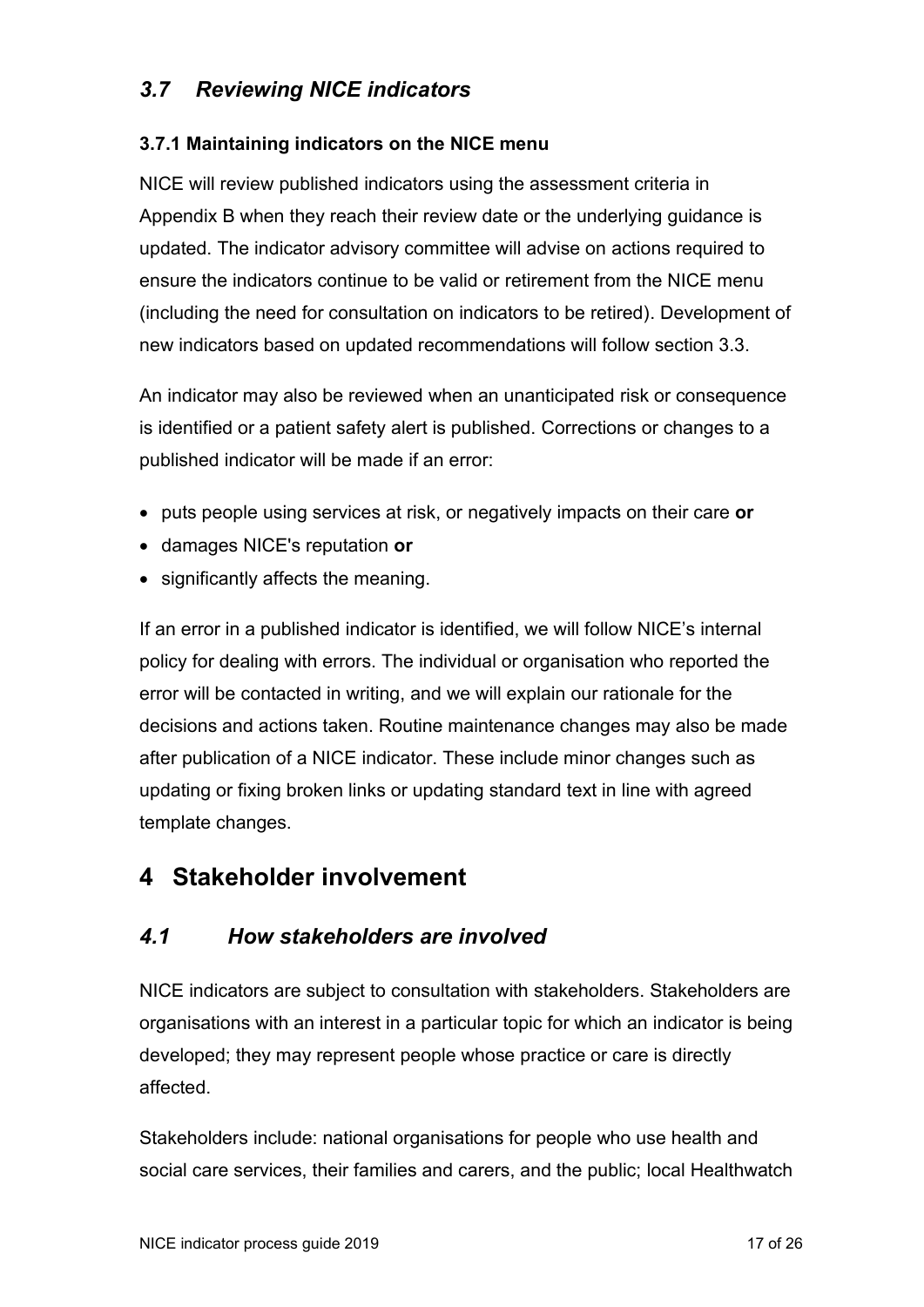organisations; national organisations that represent health and social care practitioners and other people whose care may be affected by the NICE indicators, this may include; public sector providers and commissioners of care or services; private, voluntary sector and other independent providers of care or services; companies that manufacture drugs, devices, equipment or adaptations, and commercial industries relevant to public health; organisations that fund or carry out research; government departments and national statutory agencies.

Individual members of the public can also respond to consultations.

To ensure the appropriate stakeholders are involved in the development of indicators, NICE:

- identifies potential stakeholders using the list of organisations registered as stakeholders for the NICE quality standards, NICE guidance or NICE accredited guidance on which the indicators are based
- tells potential stakeholders how to get involved in the indicator programme on the NICE website.

### <span id="page-17-0"></span>*4.2 Respondents*

Tobacco organisations (for example, tobacco companies, those who speak for them or are funded by them) with an interest in a particular topic. The term 'respondent' acknowledges NICE's commitment to Article 5.3 of the WHO Framework Convention on Tobacco Control. This sets out an obligation to protect the development of public health policy from any vested interests of the tobacco industry. We will still carefully consider all consultation responses from the tobacco industry and from those with links to the industry. Disclosures will be included with the published consultation responses and with evidence presented to the committee.

### <span id="page-17-1"></span>*4.3 How NICE communicates with stakeholders*

NICE emails stakeholders to tell them the consultation dates. Information about the consultation is also published on the [NICE website](http://www.nice.org.uk/) when it opens. Stakeholders are invited to submit comments using a dedicated email address.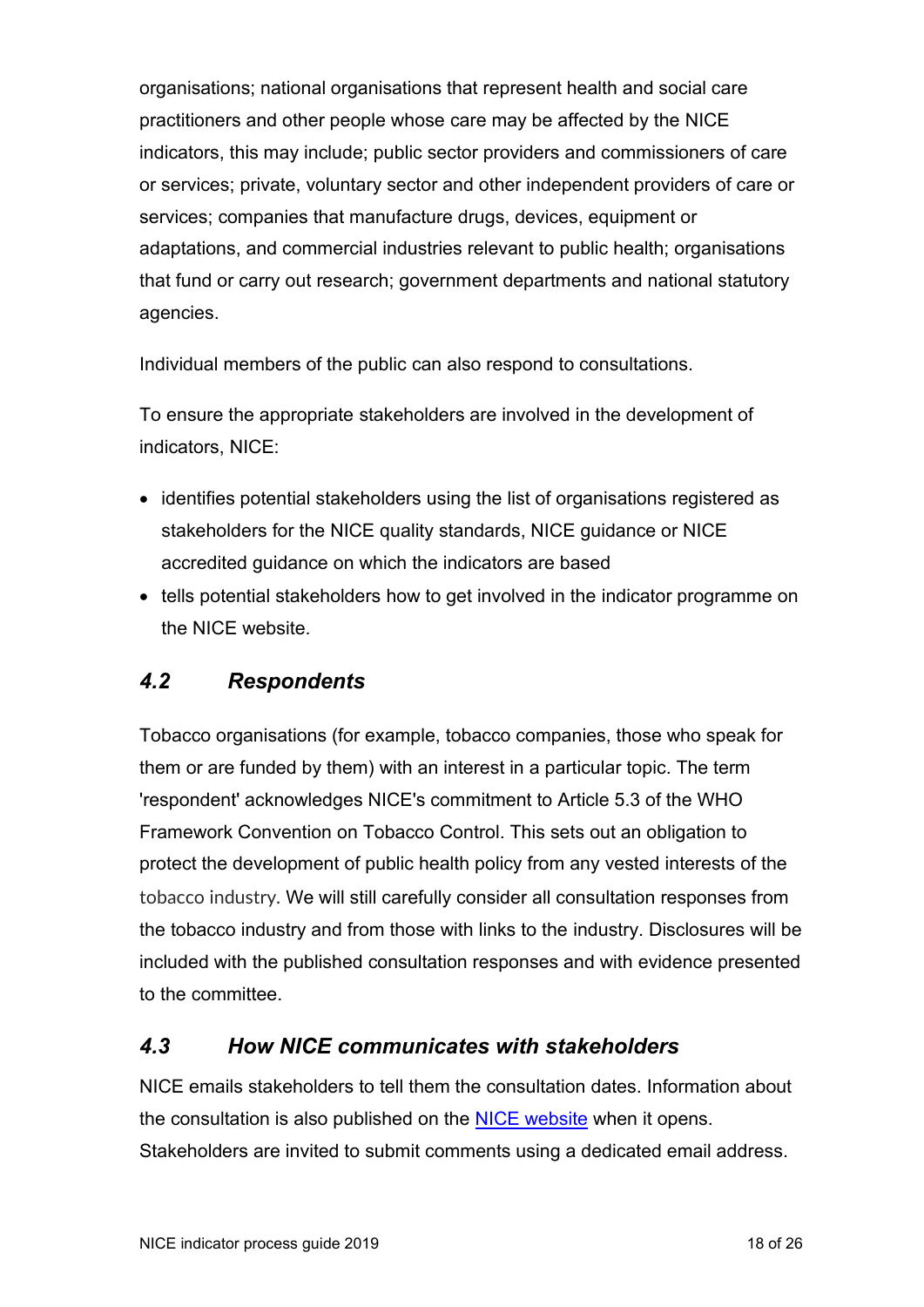# <span id="page-18-0"></span>**5 Advancing equality and making social value judgements**

NICE is committed to ensuring that the indicator development process fully meets duties under the Equality Act (2010) to have due regard to the need to eliminate discrimination, foster good relations and advance equality of opportunity in relation to people who share the protected characteristics of age, disability, gender reassignment, marriage and civil partnership, pregnancy and maternity, race, religion or belief, sex, and sexual orientation, including the public sector equality duty to tackle discrimination and provide equality of opportunity for all enables it to meet requirements under the Human Rights Act (1998).

NICE's [equality objectives and equality programme 2016](https://www.nice.org.uk/About/Who-we-are/Policies-and-procedures/NICE-equality-scheme)–2020 summarises NICE's legal and other equality obligations and describes NICE's approach to meeting them, particularly the process of equality impact assessment. NICE uses this approach to consider not just equality in relation to groups sharing the characteristics protected by the Equality Act (2010) but also health inequalities arising from socioeconomic factors or associated with the shared circumstances, behaviours or conditions of particular groups (for example, looked-after children, people who are homeless, people who misuse drugs and people in prison). Identifying such groups is an aspect of NICE's compliance with both general public law requirements to act fairly and reasonably, and human rights obligations.

Two aspects of NICE's process for developing indicators that are of particular relevance to equality issues are stakeholder involvement and equality analysis.

NICE indicators, and the procedures NICE uses to develop them, also take account of the [NICE principles.](https://www.nice.org.uk/about/who-we-are/our-principles)

### <span id="page-18-1"></span>*5.1 Stakeholder involvement*

NICE aims to involve as wide a range of stakeholders as possible in its activities, including in developing indicators. We encourage professional, patient, service user, carer, community and voluntary organisations, as well as organisations of groups protected by the equality legislation, to take part in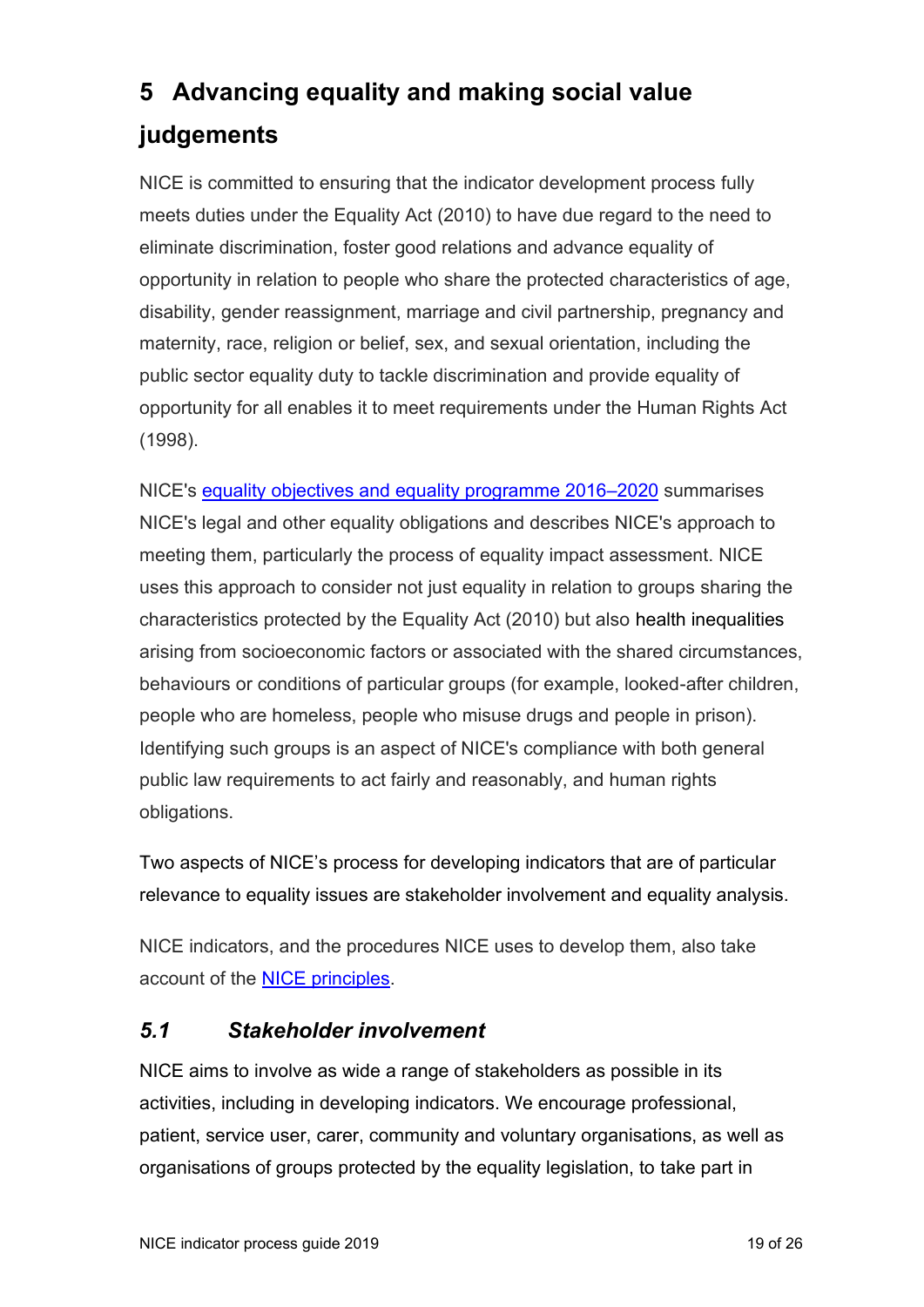consultations. See section 4 for more information about stakeholder involvement.

### <span id="page-19-0"></span>*5.2 Equality analysis*

NICE has a systematic approach to equality analysis. It considers equality issues and formally records conclusions at key stages of the indicator development process. This record is used to assure the NICE Guidance Executive and stakeholders that equality impact has been assessed. Equality analyses are published alongside with final indicators included in the menu on the NICE website.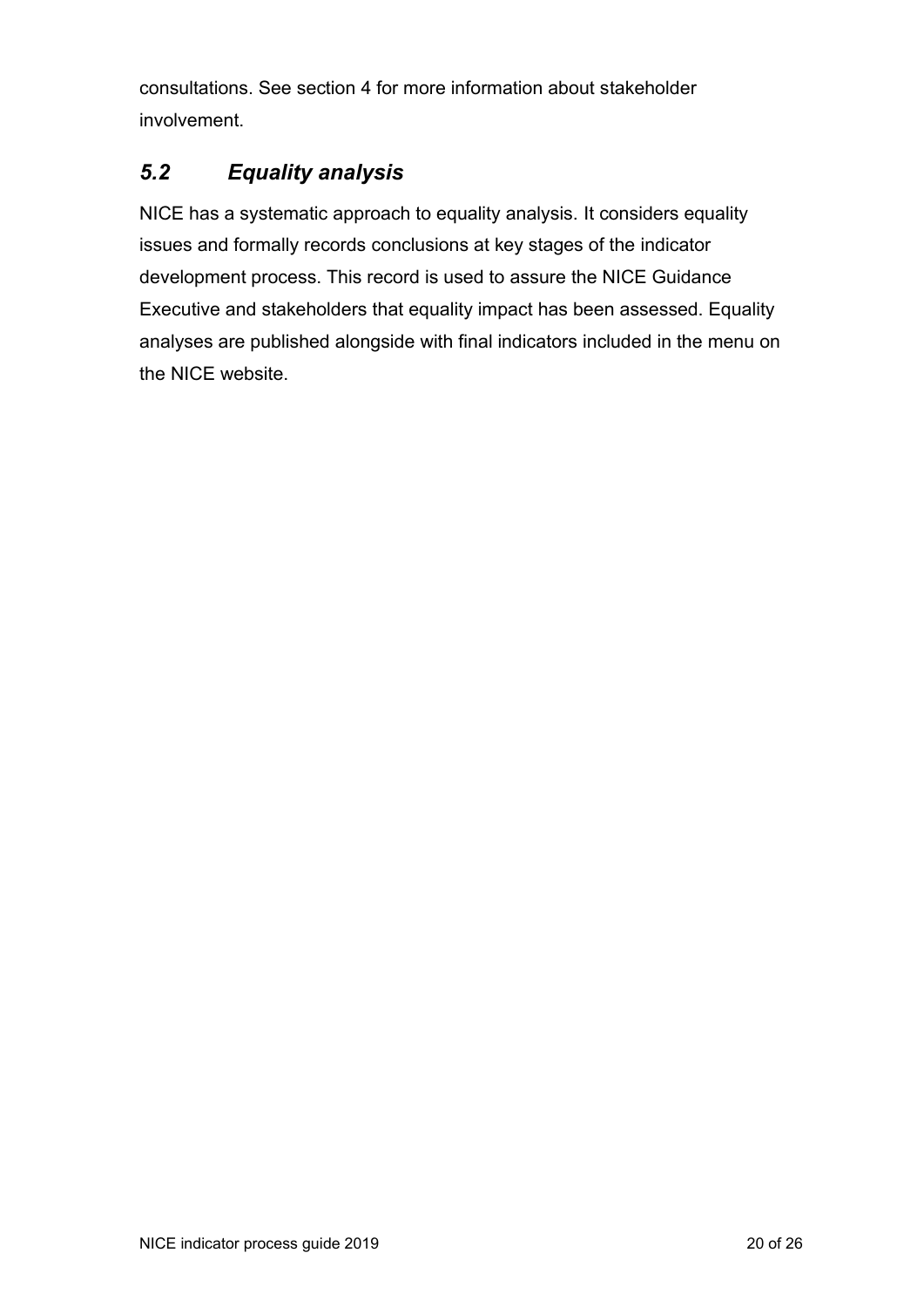## <span id="page-20-0"></span>**6 Transparency**

NICE is committed to making the process of developing indicators transparent to stakeholders and respondents and the public.

## <span id="page-20-1"></span>*6.1 Public access to meetings for NICE's indicator advisory committee*

Committee meetings are open to members of the public and press. This enables stakeholders and respondents and the public to understand how indicators are developed and how consultation comments are taken into account.

To promote public attendance at committee meetings, NICE publishes a notice with a draft agenda alongside a registration form on its website at least 20 working days before the meeting. Members of the public who wish to attend the meeting should return the completed registration form 10 working days before the meeting. Most committee meetings for the indicator work programme are held at NICE's office in Manchester, which is accessible to the public, including people with limited mobility. Up to 20 places are available, depending on the size of the venue. To allow wide public access, NICE reserves the right to limit attendees to 1 representative per organisation. The final meeting agenda is published on the website 5 working days before the meeting. For further details see [information for people attending a NICE committee meeting.](https://www.nice.org.uk/get-involved/meetings-in-public/indicator-advisory-committee)

If an item on the agenda includes in-confidence information, either commercial or academic, it is discussed at a separate session of the meeting from which the public is excluded. The decision to hold a separate session is made by the Committee Chair and the responsible NICE Director.

### <span id="page-20-2"></span>*6.2 Access to documents*

To ensure that the process is as transparent as possible, NICE makes information relevant to the development of indicators publicly available. The following supporting documents for the indicator advisory committee are therefore published on the [NICE website:](https://www.nice.org.uk/get-involved/meetings-in-public/indicator-advisory-committee)

• agenda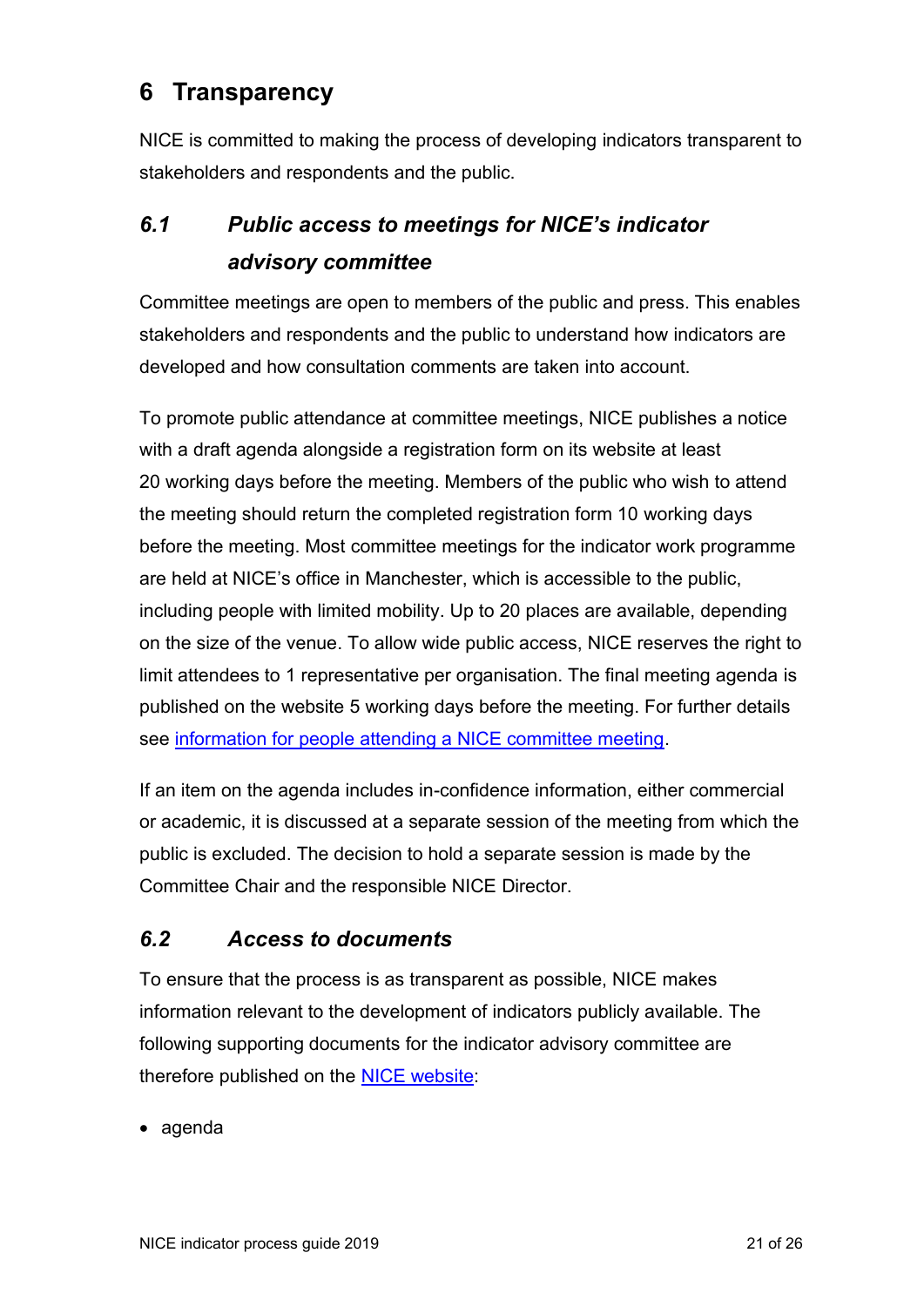- minutes (NICE aims to have the committee minutes published within 1 month of the advisory committee meeting)
- membership.

### <span id="page-21-0"></span>*6.3 Freedom of Information Act 2000*

Nothing in this document will restrict any disclosure of information by NICE that is required by law (including, in particular but without limitation, the Freedom of Information Act 2000).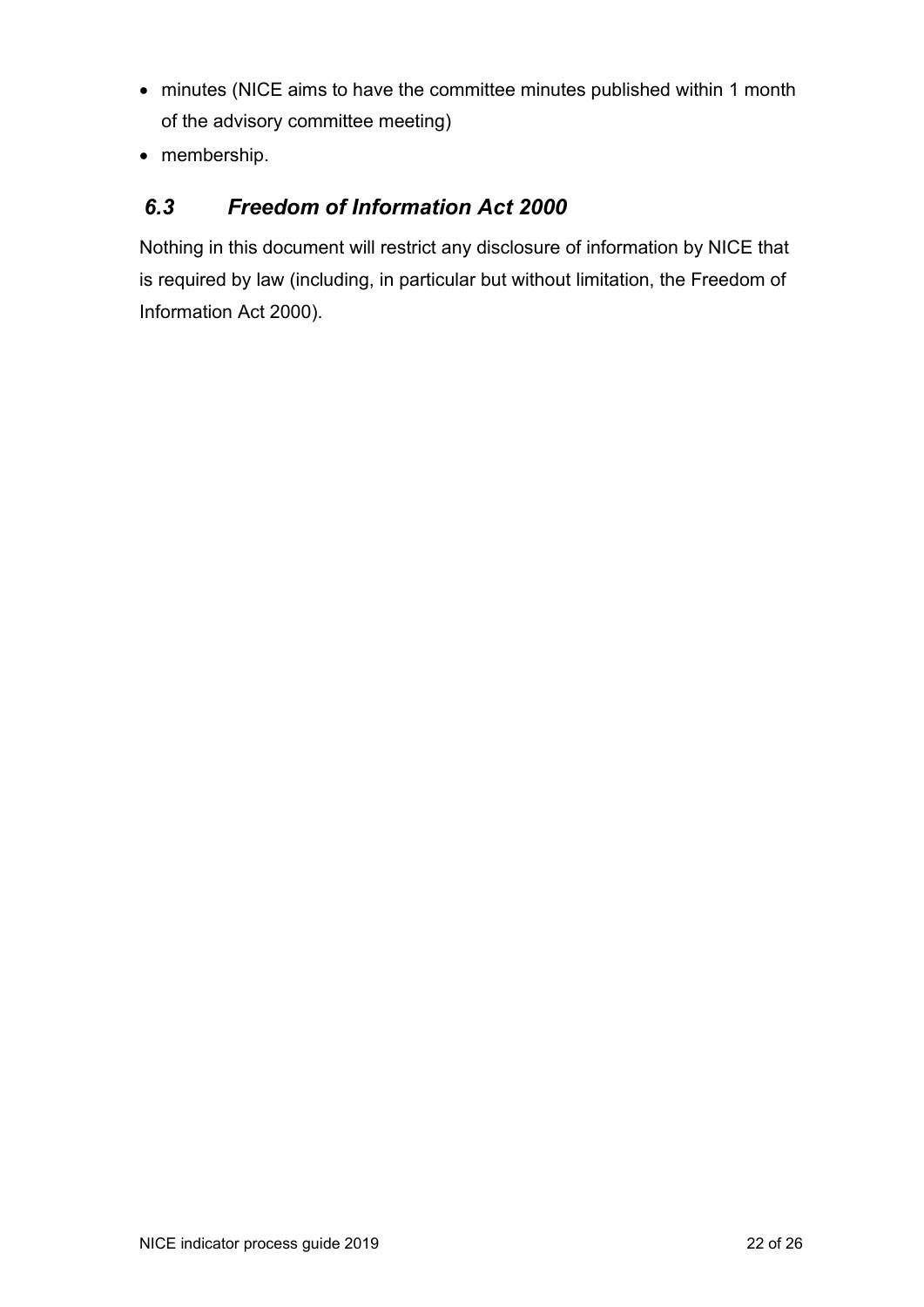## <span id="page-22-0"></span>**7 Updating this process guide**

The formal process for updating this process guide will begin 3 years after publication. In exceptional circumstances, and only if significant changes to the process of developing indicators are anticipated, this interval will be reduced to 2 years.

We welcome comments on the content of this process guide and suggested subjects for inclusion. These should be addressed to: [indicators@nice.org.uk](mailto:indicators@nice.org.uk)

Minor changes that may be made without further consultation are those that:

- do not add or remove a fundamental stage in the process
- do not add or remove a fundamental methods technique or step
- will not disadvantage any stakeholders and respondents
- will improve the efficiency, clarity or fairness of the process.

Changes that meet all of these criteria will be published on the [NICE website.](http://www.nice.org.uk/) The process guide will be updated and changes from the previous version of the guide will be listed. Stakeholders and respondents involved in indicators under development at the time of the change will be notified if they are affected by the change. Stakeholders and respondents in indicators not yet under development will be advised to consult the website at the start of the project to familiarise themselves with the updated indicators development process.

Any other changes will be made only after a public consultation that will normally last for 3 months.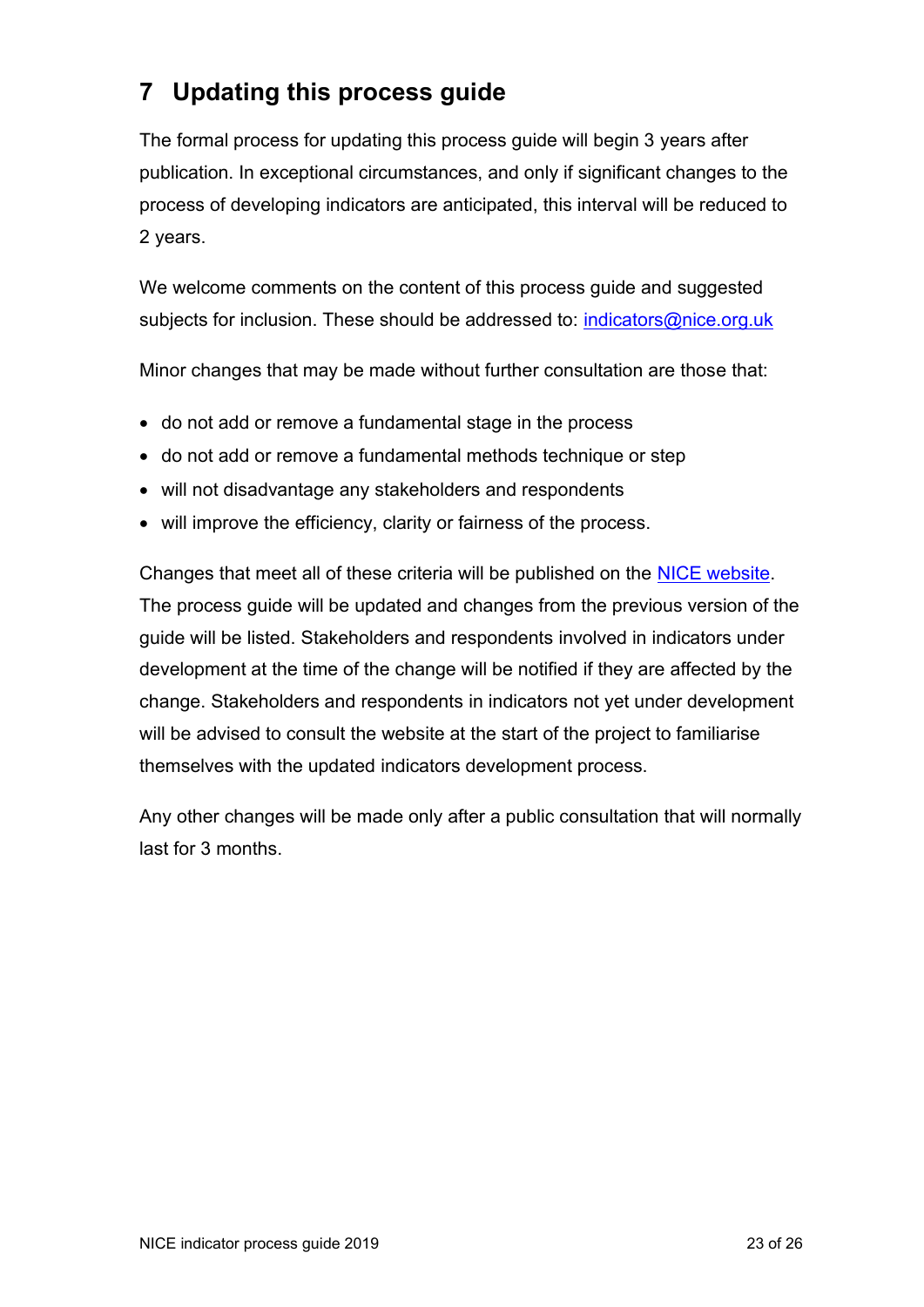## <span id="page-23-0"></span>**8 Further information**

Further information about the Indicator Programme is available on the *[indicator](https://www.nice.org.uk/standards-and-indicators)* [pages](https://www.nice.org.uk/standards-and-indicators) of the NICE website.

Information on the indicator advisory committee is available on the **NICE website** including minutes, agendas and committee membership.

## <span id="page-23-1"></span>**9 Complaints**

Formal complaints about the administration of the Indicator Programme should be made in accordance with NICE's [complaints policy and procedure.](https://www.nice.org.uk/Media/Default/About/Who-we-are/Policies-and-procedures/General-Complaints-Policy-Procedure-Nov15.pdf)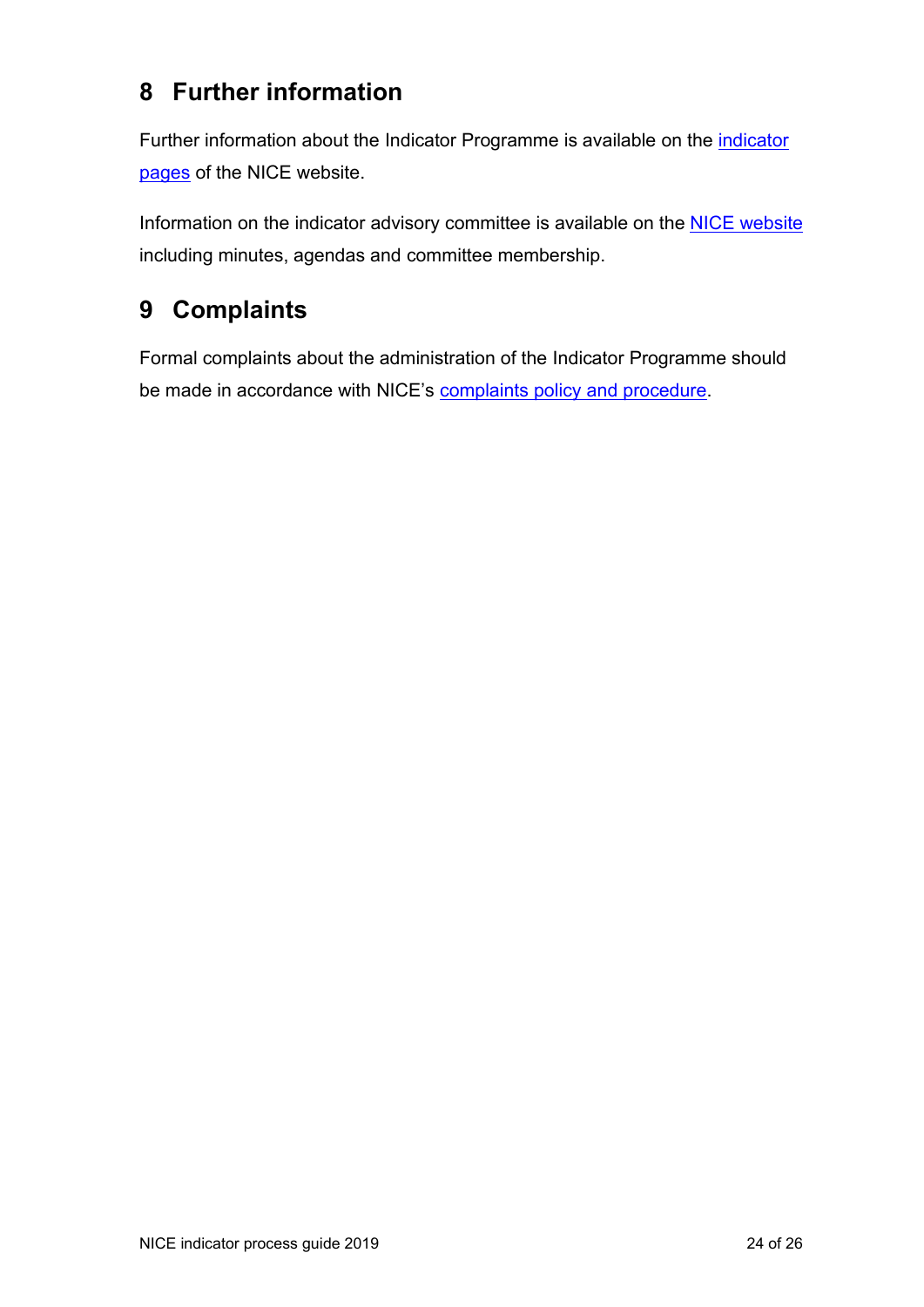## <span id="page-24-0"></span>**Appendix A: Acknowledgements**

The following teams within NICE have contributed to the preparation and development of this document.

- The publishing team
- Corporate office
- Health and Social Care Directorate
- Committee chair and vice chair.

The following organisations outside NICE have contributed to the preparation and development of this document.

- NHS Digital NHS Digital play a key role in the operationalisation and implementation of indicators. There are therefore strong links between NICE and NHS Digital, not just in the development of this guide, but in the delivery of the Indicator Programme.
- <span id="page-24-1"></span>• NHS England, Public Health England– these organisations have an important role in setting the strategic direction for the services and frameworks in which NICE indicators are used. It is therefore important that NICE has these engaged with these organisations to develop this process and ensure their priorities are reflected in the outputs of the Indicator Programme. NICE will, however, retain independence in the delivery of the programme.